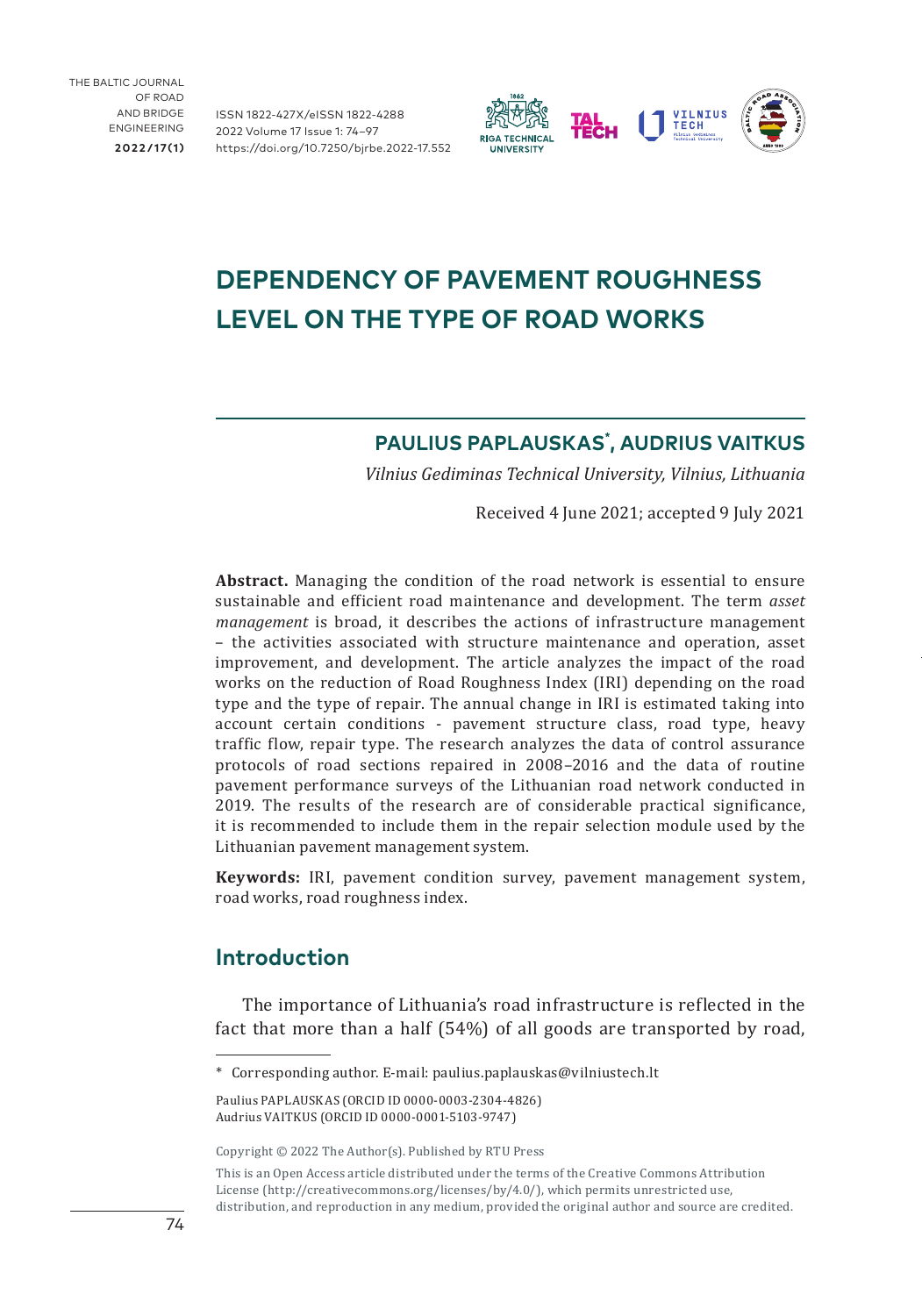Dependency of Pavement Roughness Level on the Type of Road Works

the road sector also makes a significant contribution to gross domestic product (road transport generates about 6% of GDP, transport system – 12%) (Lietuvos automobilių kelių direkcija (LAKD), 2020a).

Road infrastructure should be efficiently managed to ensure that the required destination is reached optimally quickly and safely using highquality roads. Thus, the roads need to be constantly maintained and repairs should be carried out on time.

Road infrastructure managers face serious challenges and take on important responsibilities – to take care of the public sector assets entrusted to them, as well as the roads and structures attached to them. Their task is to find a proper balance between customer requirements for road quality at affordable prices and road owners' need to get a decent return on the invested money.

Nowadays, planning road network repairs and ensuring road quality with modern methods requires using asset management systems, or pavement management systems (PMS). These tools are used by road maintenance and managing organizations in order to receive objective information and conduct analysis of the current road condition. Application of these tools enables them to make consistent, costeffective decisions on maintaining and improving the condition of the road network. PMS can be considered a clearly defined and transparent road network planning and maintenance process aimed at minimizing budgetary costs and environmental impact while maximizing pavement life and consumer safety (Zofka et al., 2014). In order to run an efficient pavement management system, it is essential to have access to the reliable input data and use models of changes in the condition of the pavement, action selection algorithms, etc. established by long-term observations and research-based methods.

It should be noted that PMS can be implemented and structured in a variety of ways. It usually depends on the owner of the road and usually includes inventory data of the road along with the relevant information on its current and historical performance, traffic loads, construction, and maintenance history (Zofka et al., 2014).

There are three pavement performance indicators commonly used in running the PMS process at the network level: pavement roughness, deflections, and distresses (Zofka et al., 2014).

The International Roughness Index (IRI) was developed by the World Bank in the 1980s to uniformly evaluate the infrastructure of developing countries; it has become the most widely used parameter in the assessment and management of road systems worldwide. Technically, IRI is a scale of reactions (measured in m/km) of a car (called the "Golden Car") to road surface irregularities. IRI is calculated using a quarter car model moving at 80 km/h, the response of which is accumulated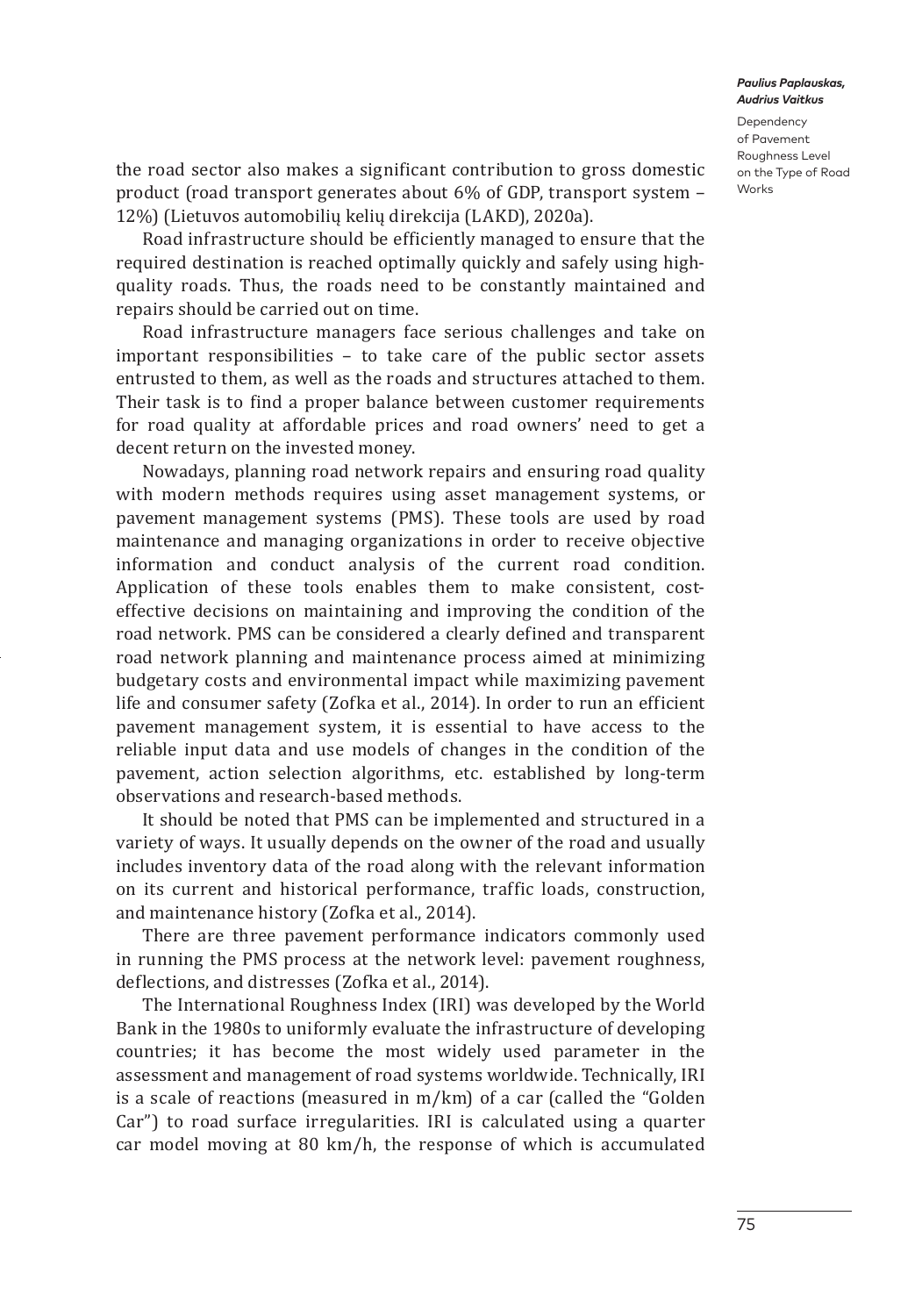to obtain the values of the roughness index. As this method is mathematical, it is not affected by either the measurement procedure or the vehicle on which the road profile measurements are made (Mathew et al., 2018) and is a computer-based "virtual response-type system" (Sayers & Karamihas, 1998). The survey that allows determining IRI with laser-based systems is called road surface profiling.

In the beginning, roughness was measured with a profilograph, but later such survey equipment as response-type inertial profilometers employing simplified measurement procedures became more popular. The American Society for Testing and Materials (ASTM) has developed standards for a method that continuously measures the pavement surface profile in the longitudinal direction. This method is called the Accelerometer Established Inertial Profiling Reference, it enabled researchers to do large network surveys and analyze data fast (Beckley, 2016). Road surface profiling is the most common method used for quality control of road works and monitoring of the rutting and distress propagation over time (Edeskär et al., 2017).

Minimization of the prediction error of the pavement roughness allows for budget savings through timely intervention and accurate planning significant (Georgiou, Plati, & Loizos, 2018). After applying treatment scenario in the PMS analysis, the higher accuracy of deterioration model can ensure budged savings.

This study examined the values of the International Roughness Index (IRI), which is one of the key parameters describing pavement condition, having an impact on driving quality, fuel consumption and driving safety. The International Roughness Index has been widely used to assess the surface roughness of a pavement. Increased pavement roughness increases fuel consumption, frequency of vehicle maintenance, repair costs, and greenhouse gas emissions, as well as reduces vehicle efficiency (Abdelaziz et al., 2020; Robbins & Tran, 2016; Stankevičiūtė, 2010). At the same time, according to experts from Lithuania and other countries, road roughness has a small impact on traffic safety compared to such factors as drunk driving, speeding, fatigue, etc. (Vaitkus et al., 2016). It should be noted though that this is the only parameter to describe pavement performance quality. Other associated factors describe weather related conditions or inadequate road geometry parameters.

Unfortunately, the IRI value by itself does not describe what type of distress may be occurring in a pavement surface that increases pavement roughness, but it does provide the agency with the estimate of the riding quality experienced by road users. At the same time, it is a universal parameter and many road agencies can use the same technology and compare results (Zofka et al., 2014).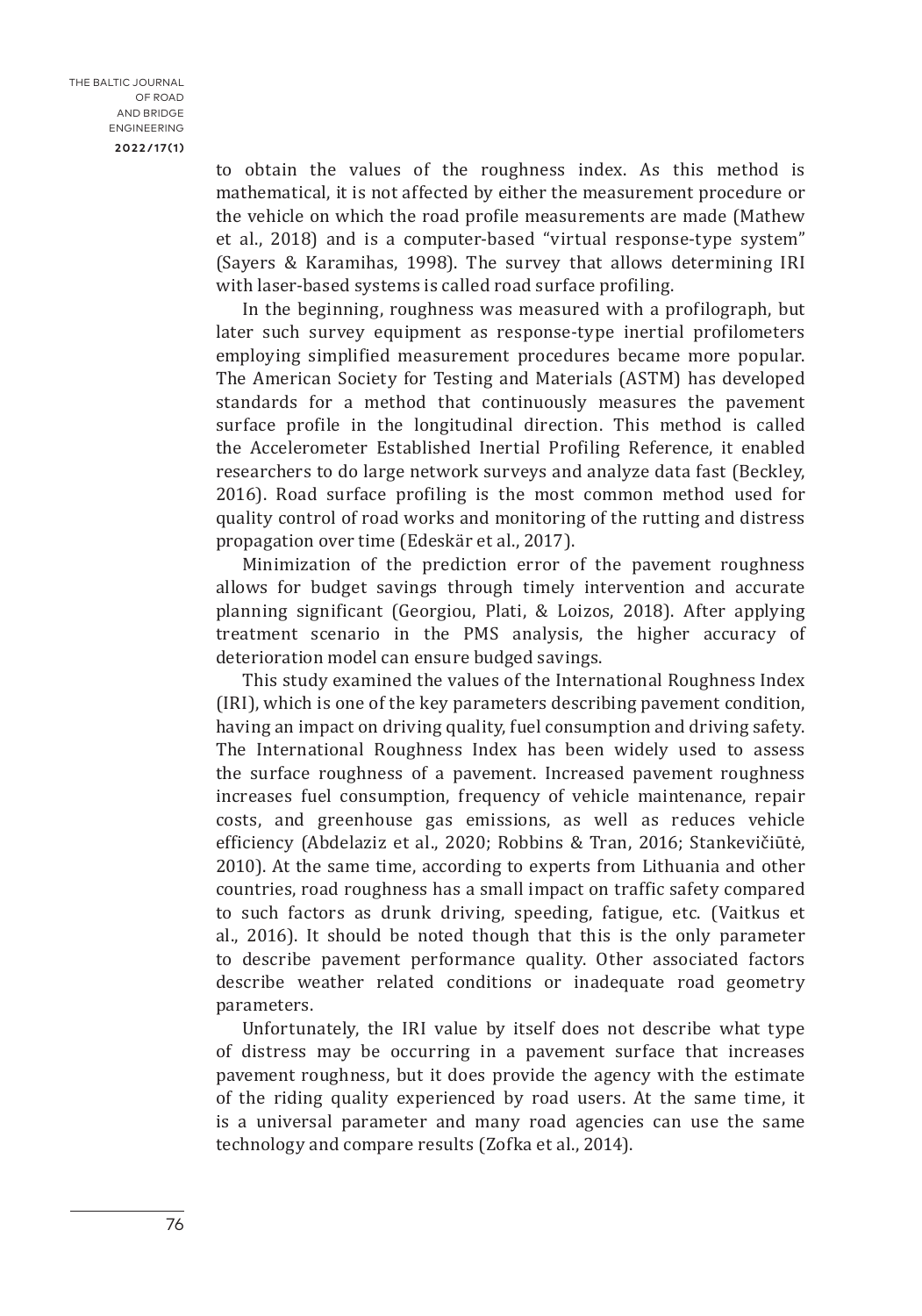Dependency of Pavement Roughness Level on the Type of Road Works

A number of road managing agencies around the world consider the initial IRI value (IRI obtained immediately after construction) as a quality assurance criterion, and the IRI value is determined during periodic measurements as an indicator pointing at the necessary pavement maintenance actions or reconstruction needs (Abdelaziz et al., 2020). Road roughness can be objectively determined and can be subjectively determined by assigning a value to pavement condition (Psalmen Hasibuan & Sejahtera Surbakti, 2019); roughness measurement is required to determine total vehicle operating costs, overall ride quality, or general surface condition (Sayers & Karamihas, 1998).

Researchers from Vilnius Gediminas Technical University in Lithuania analyzed experimental pavement structures. Analyzing these structures after five-year operation, they concluded that the differences in the IRI are related to construction and are not influenced by the type of the pavement structure. Data analysis showed that road roughness decreased after five years (Vaitkus et al., 2012). At the beginning of the pavement service life, the longitudinal unevenness is very low, demonstrating slow deterioration rate except when failures occur during the construction process, such as compaction, etc. (de Lurdes Antunes et al., 2016).

A project carried out by Chen et al. in 2014 concluded that initial IRI, transport intensity, and environmental factors are important factors that may affect the long-term IRI of the network (Chen & Bai, 2019). In the same study the recommendation to use developed IRI models in NCDOT treatment decision-making process and decision trees, triggers for treatment selection (Chen et al., 2014).

In 2014, Abdelaziz et al. found that asphalt overlay was the most effective road maintenance activity that resulted in a significant reduction of IRI value. Repairs or road maintenance, such as crack sealing, surface grinding, manual premix patch, full-depth patch, skin patching, strip patching, and other similar technologies did not contribute to the reduction of IRI (Abdelaziz et al., 2020).

In the 2014 NCDOT research, it was concluded that smooth pavements with smaller initial IRI values deteriorated at a slower rate and had long service life (Chen et al., 2014).

In the study conducted in 2016, Gong et al. found that the initial surface condition was a significant factor in a long-term roughness and rutting change. The researchers compared road sections with surface treatments on both poor and good or fair sections and concluded that surface treatment on poor road sections was more likely to cause higher rutting and roughness propagation in the long term (Gong et al., 2016).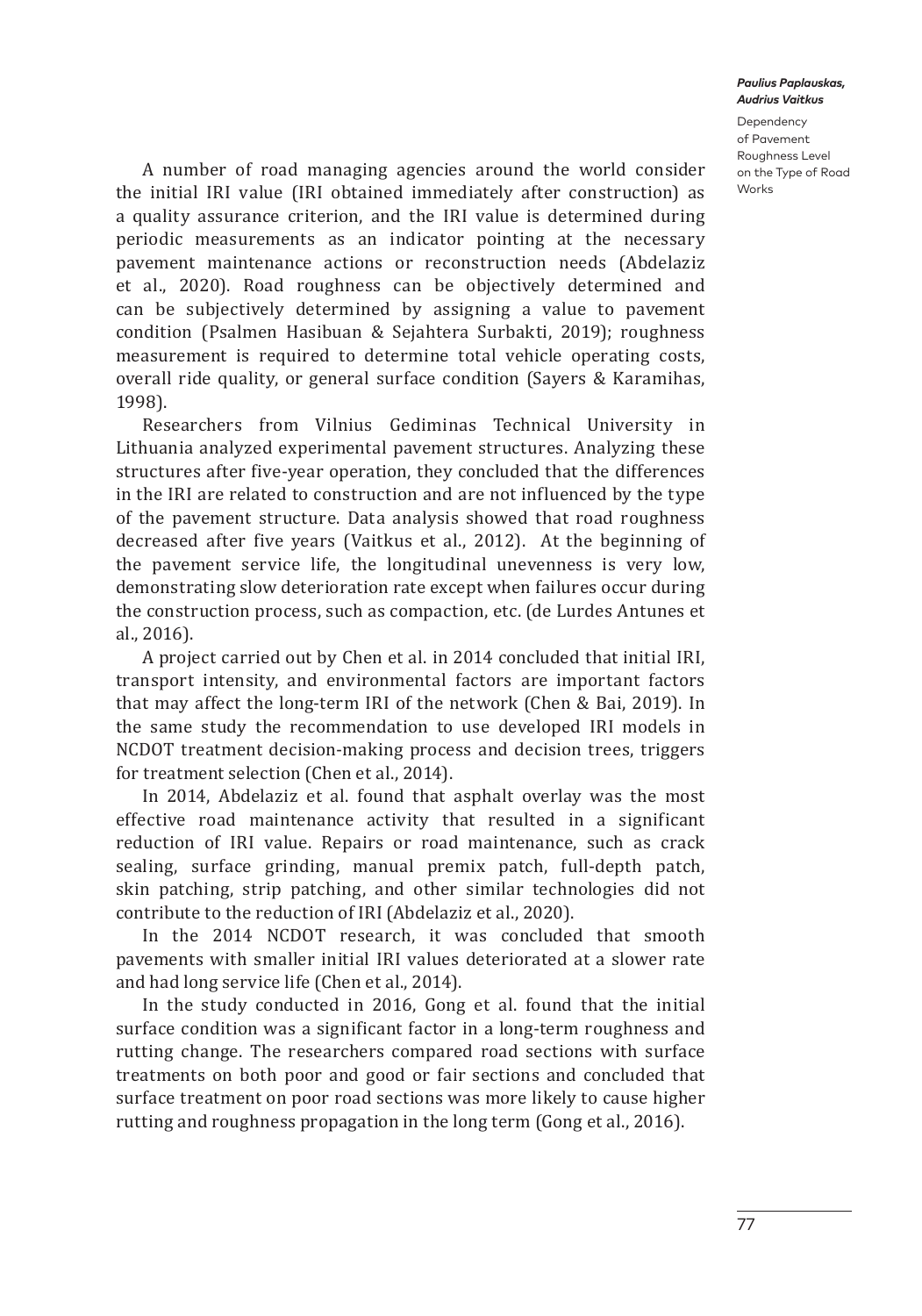In 1996, FEHRL initiated the PARIS (Performance Analysis of Road Infrastructure) project, which aimed to develop a coherent set of pavement deterioration models for use in pavement management systems. In this study, the dependences of the deterioration curves of various pavement performance indicators and the corresponding forms of the deterioration curves were determined. A linear dependence with time (pavement age) was determined for the pavement roughness deterioration curve. No direct relationships between the yearly deterioration and other cluster variables were determined (EU, 1999).

The results of this study may be used as the input in the development of the Lithuanian pavement management system, since they will allow determining IRI reset values after a certain road work type has been carried out. This may affect the results of road network condition modeling when the road work type is selected for a PMS. It is important to mention the uncertainty of deterioration curves – in the case of this study, it was attempted to determine the speed of the pavement roughness dependence in time after the road works carried out to understand the value of road works. The influence of other parameters was not assessed.

## **1. Requirements towards road roughness**

The Technical Regulation for Roads defines three types of road construction (further – road works): new construction, reconstruction, and repair of a new road. The last type is divided into two sub-types: major repair and simple repair (Lietuvos Respublikos aplinkos ministerija, 2008).

The Lithuanian road design rules specify three procedures to upgrade pavement structures (Lietuvos automobilių kelių direkcija (LAKD), 2019):

- − Renovation by completely changing the existing pavement structure;
- − Renovation by replacing part of the existing pavement;
- − Renovation by applying new layers on the existing pavement structure.

Analyzing the information stored in the Lithuanian Road Information System LAKIS about the repaired sections of the state road network, five types of repairs can be detected:

- − Surface treatment;
- − Renewal of the asphalt wearing layer;
- − Renewal of bearing capacity (in sectors);
- − Major repair;
- − Reconstruction.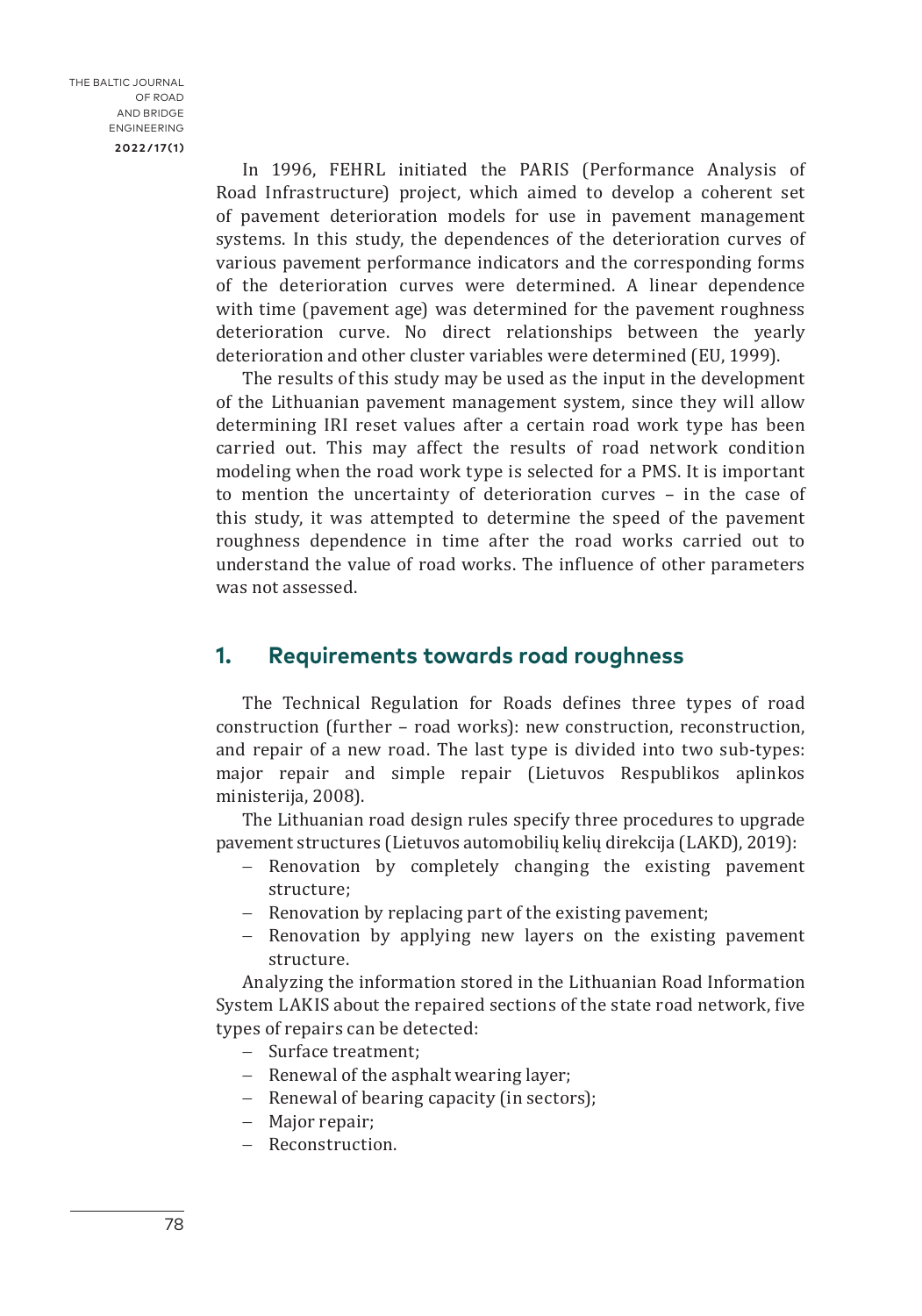Dependency of Pavement Roughness Level on the Type of Road Works

Surface treatment is considered a simple repair. In this study, however, this type will be delineated from simple repair; comprehensive information on the applicable types of repairs in the state road network will be provided. Unfortunately, no detailed information is stored in LAKIS about repair works, just the common name (type) of repair and date.

Description of the road works implemented on the analyzed road sections:

- − Surface treatment is the installation of a thin protective wearing layer. It is carried out on the surface of the asphalt pavement by spraying the binder and spreading natural or binder-treated stones. There are three types of surface treatment: 1) single surface treatment, 2) single surface treatment with double stone spreading, and 3) double surface treatment. Surface treatment is intended to protect the pavement from the deterioration effects of the atmosphere and traffic. Using this method, it is necessary to pre-align the profile in both the transverse and longitudinal directions.
- − Renewal of the asphalt wearing layer road works implemented to repair the pavement and/or improve its surface properties. The volume of the repair work usually does not exceed 4 cm of the structure thickness. It implies application of thin layers of asphalt or the slurry seal, hot regeneration of the road, replacement of the top layer. Microsurfacing is not used in Lithuania.
- − Renewal of the bearing capacity (in sectors) is an intermediate option between simple and major repairs, in this case, the road surface is thickened to increase its bearing capacity. The solution was applied to roads whose bearing capacity could not ensure the design axial loads of 11.5 tons. This method was applied until 2011, and milling was used only to level the profile and apply additional layers of asphalt.
- − A major repair is improvement of the entire or part of the pavement structure, but not less than the top layer. This can be done by laying down new layers on the existing pavement, replacing the old layers with the new ones, or using a combination of these methods.
- − Road reconstruction is a type of road works implying the reconstruction of the existing road following the requirements established by the Regulations. Road reconstruction may include treatment of all or some of the structural elements of the road; structures and equipment belonging to the road complex; more than 30% of the road when changing the road route, increasing the radius of the horizontal curves of the road (in the plan) or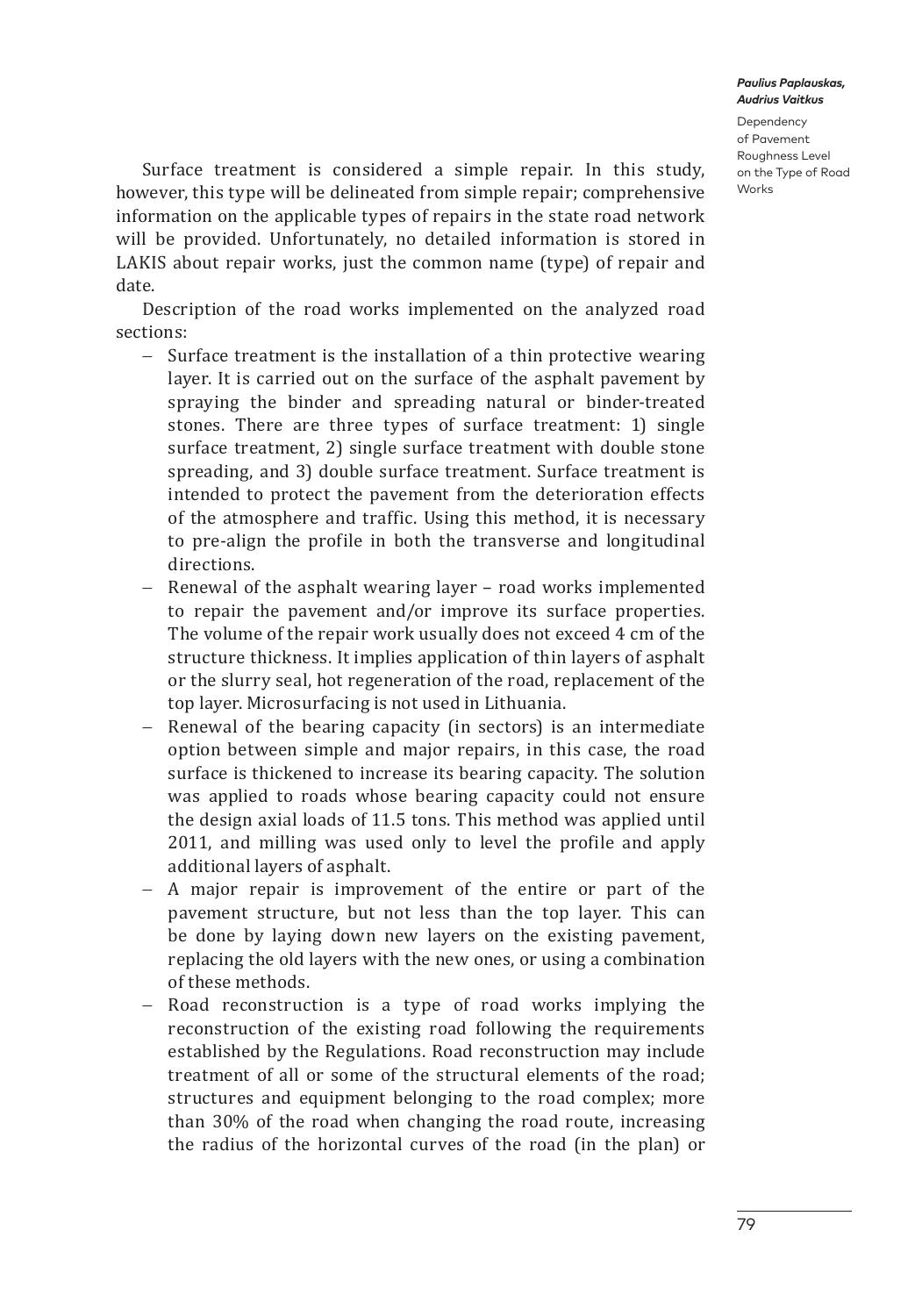performing road straightening works on an additional allocated plot of land.

In 2018, the requirements towards IRI after road works were tightened (Lietuvos automobilių kelių direkcija (LAKD), 2018). Now IRI must not exceed the following limit values at the time of acceptance of the works (since 2018):

- − 1.0 m/km for motorways and express roads (such exclusion was not applied previously);
- − 1.5 m/km for other main roads (1.5 m/km was applied to all main roads);
- − 2.0 m/km for the national roads (2.5 m/km was applied);
- − 3.0 m/km for the regional roads (3.5 m/km was applied).

At present, such requirements are important when designing new pavement, the top layer of the pavement must be selected so that the need to replace it with a new layer shall arise not earlier than in 12–18 years of use (Lietuvos automobilių kelių direkcija (LAKD), 2019).

## **2. Experiment**

Regarding the construction regulations in Lithuania, the main road network is divided into motorways (speed roads) and other main roads; motorways have higher requirements for IRI. For this reason, motorways are analyzed as a separate network in this study. Four classes of the road network include:

- − Regional road network;
- − National road network;
- − Main road network;
- − Motorways.

This study aims at pursuing two different objectives:

- − to determine the expected IRI value after implementing road works (RW) and to find out what level of IRI can be achieved by implementing the specific RW;
- − to determine the annual increase of IRI after implementing specific road works.

These objectives are achieved by analyzing road sections repaired between 2008–2016 in the state road network of Lithuania.

Road roughness surveys have been carrying out with the laser RST28 during control measurements in 2008–2016. In 2019, surveys were conducted using RST63 laser survey vehicles produced by Ramboll Sverige AB. Both laser profilometers are equipped with Class 1 lasers and meet the requirements of ASTM E950-98 and EN 13036-6. IRI was calculated according to ASTM E1296.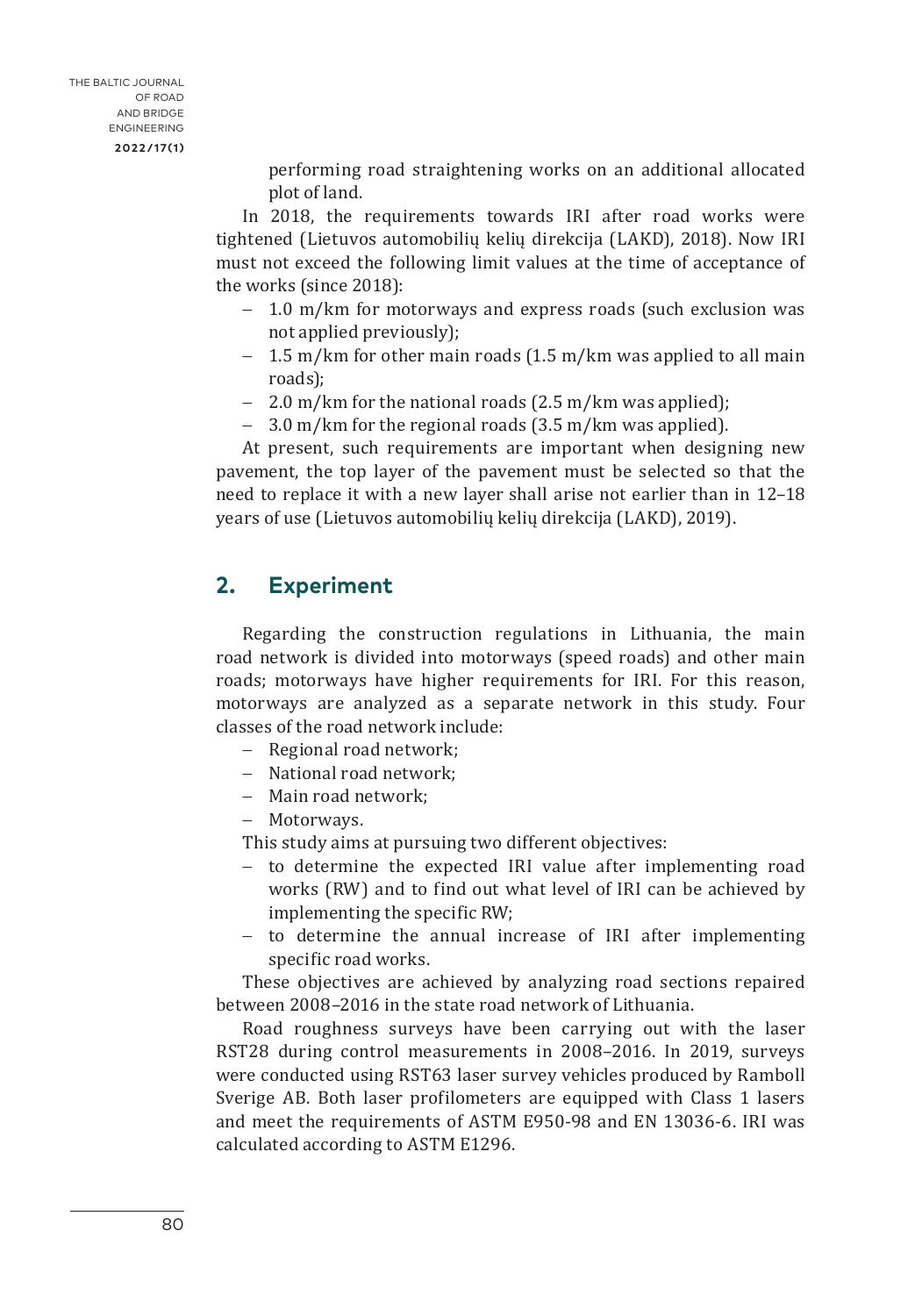Dependency of Pavement Roughness Level on the Type of Road Works

## **3. Effects of road works**

In order to reach the first objective, the IRI values were analyzed, which were collected in routine pavement performance surveys of the Lithuanian state road network performed at a set time interval taking advantage of quality inspection protocols performed after road works.

Five types of repair works were analyzed in this study: renewal of the asphalt wearing layer, surface treatment, renewal of the bearing capacity (in sectors); major repair and reconstruction.

All used data about road sections and their pavement performance were divided into separate groups – data clusters, according to the type of road and type of road works. In order to determine the expected IRI value after implementing road works (RW) and the level of IRI to be achieved by applying the specific RW, all road sections were divided into sixteen clusters (see Table 1).

| No.            | Road type      | Repair method                               | Name of the cluster group                     | Quantity<br>of the objects |
|----------------|----------------|---------------------------------------------|-----------------------------------------------|----------------------------|
| 1              | Motorways      | Renewal of asphalt<br>wearing layer         | H_Renewal of asphalt wearing<br>layer         | 1                          |
| $\overline{2}$ | Motorways      | Renewal of bearing<br>capacity (in sectors) | H_Renewal of bearing capacity<br>(in sectors) | 28                         |
| 3              | Motorways      | Reconstruction                              | H Reconstruction                              | 10                         |
| 4              | Main roads     | Renewal of asphalt<br>wearing layer         | M_Renewal of asphalt wearing<br>layer         | 1                          |
| 5              | Main roads     | Renewal of bearing<br>capacity (in sectors) | M_Renewal of bearing capacity<br>(in sectors) | $\overline{7}$             |
| 6              | Main roads     | Major repair                                | M_Major repair                                | 4                          |
| 7              | Main roads     | Surface treatment                           | M_Surface treatment                           | 1                          |
| 8              | Main roads     | Reconstruction                              | M Reconstruction                              | 14                         |
| 9              | National roads | Renewal of asphalt<br>wearing layer         | N_Renewal of asphalt wearing<br>layer         | 10                         |
| 10             | National roads | Renewal of bearing<br>capacity (in sectors) | N_Renewal of bearing capacity<br>(in sectors) | 16                         |
| 11             | National roads | Major repair                                | N_Major repair                                | 21                         |
| 12             | National roads | Surface treatment                           | N Surface treatment                           | 6                          |
| 13             | National roads | Reconstruction                              | N_Reconstruction                              | 15                         |
| 14             | Regional roads | Renewal of asphalt<br>wearing layer         | R_Renewal of asphalt wearing<br>layer         | 3                          |
| 15             | Regional roads | Major repair                                | R_Major repair                                | 5                          |
| 16             | Regional roads | Reconstruction                              | R Reconstruction                              | 9                          |

### Table 1. Cluster groups used to evaluate road works effects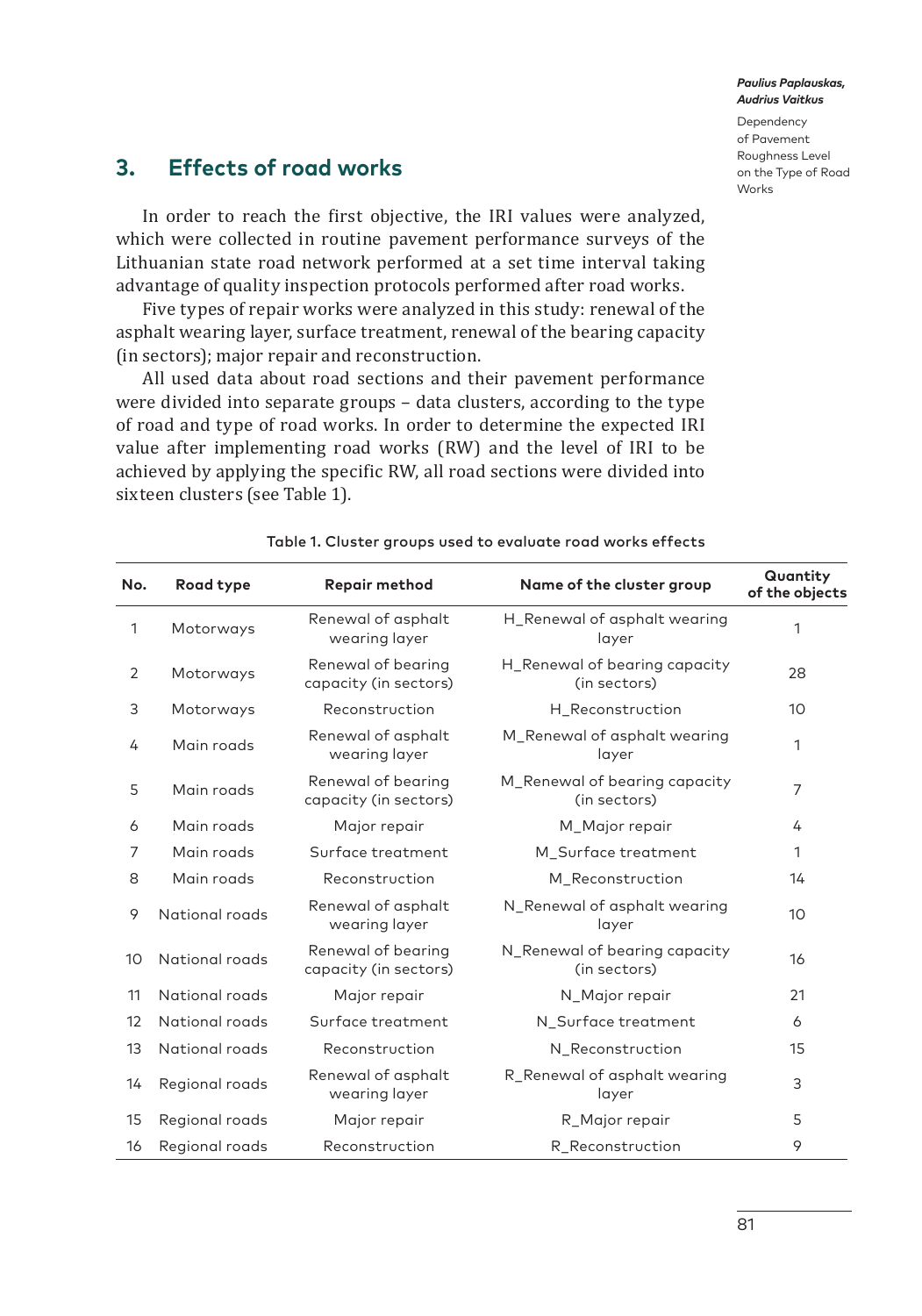THE BALTIC JOURNAL OF ROAD AND BRIDGE ENGINEERING **2022/17(1)**



**Figure 1.** The number of the analyzed repaired road sections each year

The study was performed determining the historic IRI value for each object before RW (source: Lithuanian road information system LAKIS) and considering IRI measurement protocols (measurements carried out immediately after construction works, when IRI measurements are mandatory to determine whether the IRI level does not exceed the regulated values) after RW. Within this experiment, the data on 151 repaired road sections were analyzed. The IRI measurements were taken not only after the repair but also before the repair (IRI measurements of the state road network started in 2007–2008 season).

During data analysis, two IRI values for each analyzed section were considered: before and after RW and the difference between them (RW effect). For each data cluster given in Table 1, the weighted averages for IRI before RW and IRI after RW and the difference between them for every road section were estimated.

## **4. IRI increase after road works**

To reach the second objective, the IRI values collected during quality inspections performed after road work (in the period from 2008 to 2016) and presented in respective inspection reports, as well as the IRI values collected in 2019 during routine pavement performance surveys of the Lithuanian state road network were analyzed.

Altogether 386 road sections with 5 types of repair works were analyzed: renewal of the asphalt wearing layer, surface treatment, renewal of the bearing capacity (in sectors), major repair, and reconstruction. The distribution of RW types is given in Figure 2.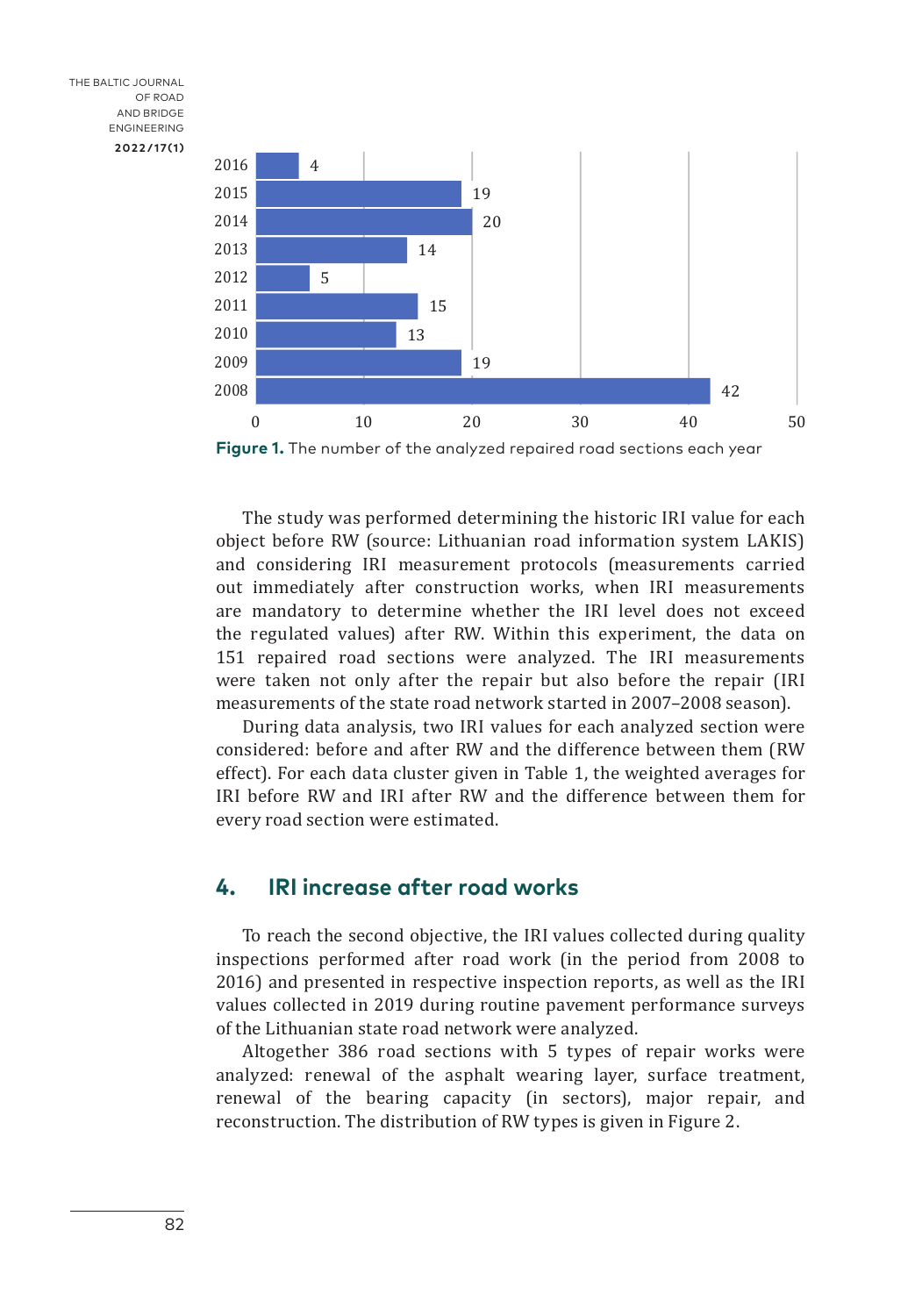



In this section of the research, four areas were analyzed and four data clusters were compiled:

- − Road type;
- − Pavement structure class;
- − Heavy Loaded Vehicle Traffic;
- − Type of road work and road type.

## Road type

All data were grouped into four data clusters: motorways; main roads; national roads; regional roads. Increase of IRI was calculated for every section by:

- − determining the difference of IRI for each road section between 2019 and the year when road works were implemented and calculating the average increase per year for this section.
- − calculating the average increase for all clusters for all road types.

## Road construction class

Road construction class (RCC) was assessed for each road section following the KPT SDK 19 and using heavy loaded vehicle annual average daily traffic. The tested sections cover all types of RCC specified in the regulatory documents (see Table 2).

All data were grouped into eight data clusters as described in Table 2. Increase of IRI was calculated for every section by:

- − determining the difference of IRI for each road section between 2019 and the year when road works were implemented and calculating the average increase per year for this section;
- − calculating the average increase for all clusters for all pavement structure classes.

*Paulius Paplauskas, Audrius Vaitkus* Dependency of Pavement Roughness Level on the Type of Road

Works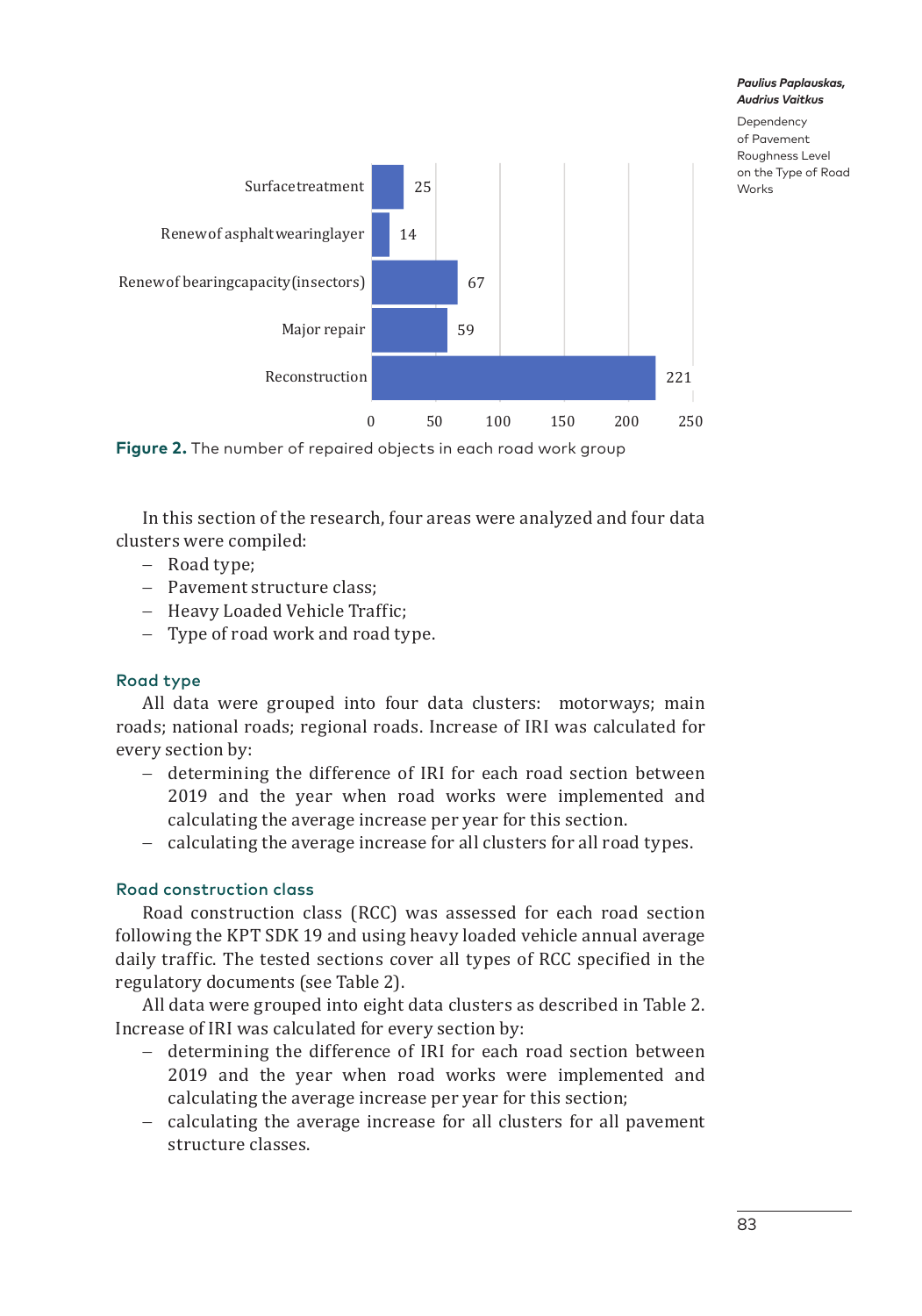| No. | Road construction class | Design load A (ESALs), mln. |
|-----|-------------------------|-----------------------------|
| 1.  | <b>DK100</b>            | More than 32.0 (to 100.0)   |
| 2.  | <b>DK32</b>             | from 10.0 to 32.0           |
| 3.  | DK 10                   | from 3.0 to 10.0            |
| 4.  | DK <sub>3</sub>         | from $2.0$ to $3.0$         |
| 5.  | DK <sub>2</sub>         | from 1.0 to 2.0             |
| 6.  | DK <sub>1</sub>         | from 0.3 to 1.0             |
| 7.  | DK 0.3                  | from $0.1$ to $0.3$         |
| 8.  | DK 0.1                  | to 0.1                      |

Table 2. Road construction class and range of ESALs

### Heavy Loaded Vehicle Traffic

Heavy Loaded Vehicle Traffic groups were assessed for each road section following the Methodology for Assessment and Prioritization of Road Sections of State Roads for Reconstruction and Major Repair (Lietuvos automobilių kelių direkcija (LAKD), 2020b) and using heavy loaded vehicle annual average daily traffic. Table 3 features cluster groups depending on the volume of Heavy Vehicle Traffic.

All data were grouped into sixteen data clusters (none of the sections match HHSV3 and HHSV5 cluster requirements), as described in Table 3. Increase of IRI was calculated for every section by:

− determining the difference of IRI for each road section between 2019 and the year when road works were implemented and calculating the average increase per year for this section.

|    | No. Name         | <b>Motorways</b>           | <b>Name</b>      | Main roads                 | <b>Name</b>      | <b>National</b><br>roads  | Name             | <b>Regional roads</b>    |
|----|------------------|----------------------------|------------------|----------------------------|------------------|---------------------------|------------------|--------------------------|
| 1. | HHV1             | $0 - 1349$<br>veh./day     | MHV1             | $0 - 399$<br>veh./day      | NHV <sub>1</sub> | $0 - 79$<br>veh./day      | RHV1             | $0 - 25$<br>veh./day     |
| 2. | HHV <sub>2</sub> | 1350 - 2399<br>veh./day    | MHV <sub>2</sub> | $400 - 549$<br>veh./day    | NHV <sub>2</sub> | $80 - 129$<br>veh./day    | RHV <sub>2</sub> | $26 - 55$<br>veh./day    |
| 3. | HHV3             | $2400 - 2649$<br>veh./day  | MHV3             | $550 - 799$<br>veh./day    | NHV3             | $130 - 179$<br>veh./day   | RHV3             | More than<br>56 veh./day |
| 4. | HHV4             | $2650 - 4199$<br>veh./day  | MHV4             | $800 - 1299$<br>veh./day   | NHV4             | $180 - 339$<br>veh./day   |                  |                          |
| 5. | HHV5             | More than<br>4200 veh./day | MHV5             | More than<br>1300 veh./day | NHV5             | More than<br>340 veh./day |                  |                          |

Table 3. Ranges of annual average daily heavy vehicle traffic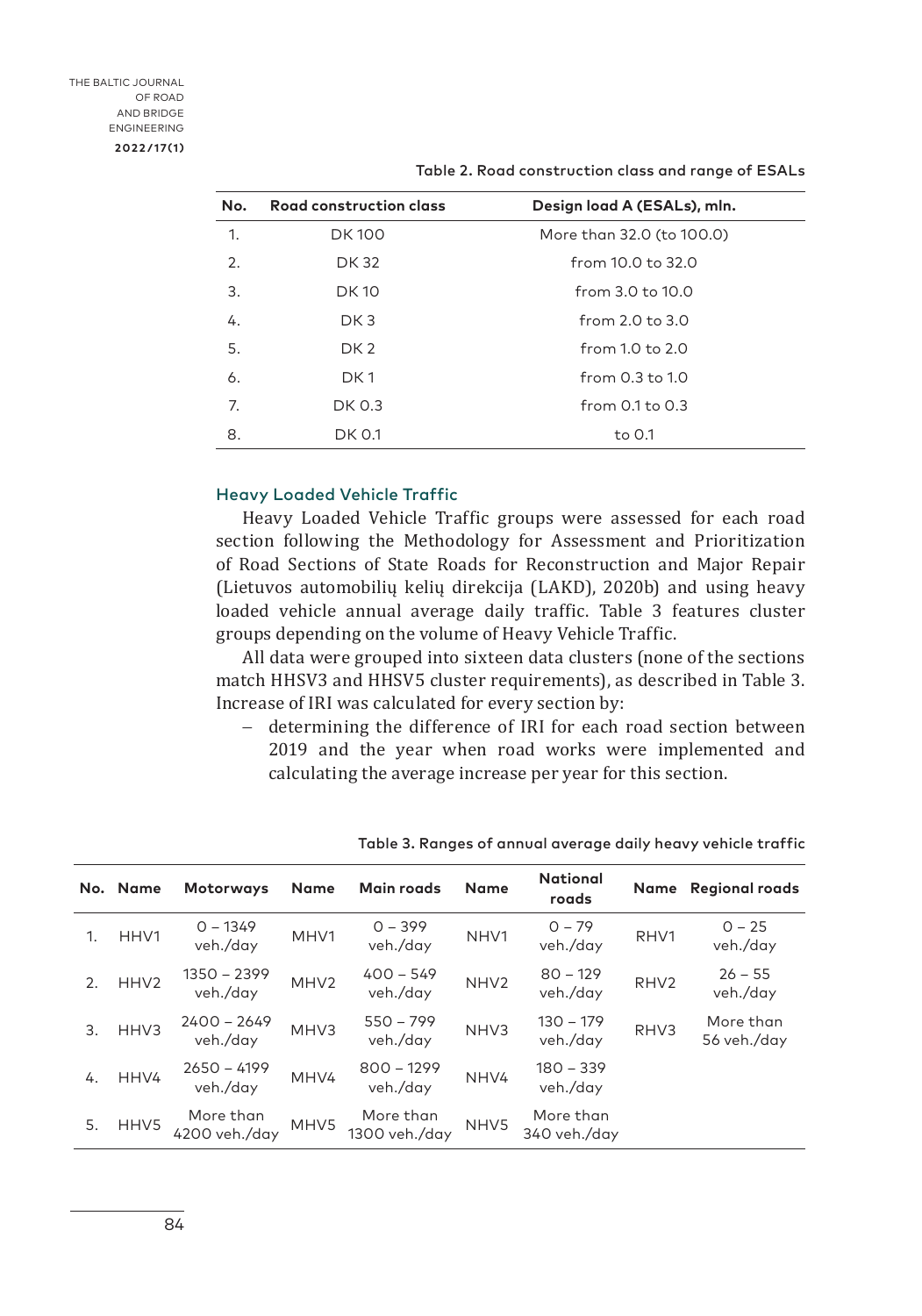Dependency of Pavement Roughness Level on the Type of Road Works

− calculating the average increase for all clusters for all heavy loaded vehicle traffic groups.

### Type of road work and road type

The type of road work and road type were selected as the main attributes to select road sections into data clusters. All tested sections cover eighteen cluster groups (see Table 4).

All data were divided into eighteen data clusters as described in Table 4. Increase of IRI was calculated for every section by:

− determining the difference of IRI for each road section between 2019 and the year when road works were implemented and calculating the average increase per year for this section;

| Road type      | Type of road works                          | Name of the cluster group                     |
|----------------|---------------------------------------------|-----------------------------------------------|
| Motorways      | Renewal of asphalt wearing layer            | H_Renewal of asphalt wearing layer            |
| Motorways      | Renewal of bearing capacity<br>(in sectors) | H_Renewal of bearing capacity<br>(in sectors) |
| Motorways      | Reconstruction                              | H Reconstruction                              |
| Main roads     | Renewal of asphalt wearing layer            | M_Renewal of asphalt wearing layer            |
| Main roads     | Renewal of bearing capacity<br>(in sectors) | M_Renewal of bearing capacity<br>(in sectors) |
| Main roads     | Major repair                                | M_Major repair                                |
| Main roads     | Surface treatment                           | M_Surface treatment                           |
| Main roads     | Reconstruction                              | M Reconstruction                              |
| National roads | Renewal of asphalt wearing layer            | N_Renewal of asphalt wearing layer            |
| National roads | Renewal of bearing capacity<br>(in sectors) | N_Renewal of bearing capacity<br>(in sectors) |
| National roads | Major repair                                | N_Major repair                                |
| National roads | Surface treatment                           | N_Surface treatment                           |
| National roads | Reconstruction                              | N_Reconstruction                              |
| Regional roads | Renewal of asphalt wearing layer            | R_Renewal of asphalt wearing layer            |
| Regional roads | Renewal of bearing capacity<br>(in sectors) | R_Renewal of bearing capacity<br>(in sectors) |
| Regional roads | Major repair                                | R Major repair                                |
| Regional roads | Surface treatment                           | R_Surface treatment                           |
| Regional roads | Reconstruction                              | R_Reconstruction                              |

− calculating the average increase for all clusters for all cluster groups by road type and type of road work.

Table 4. Cluster groups by road type and type of road works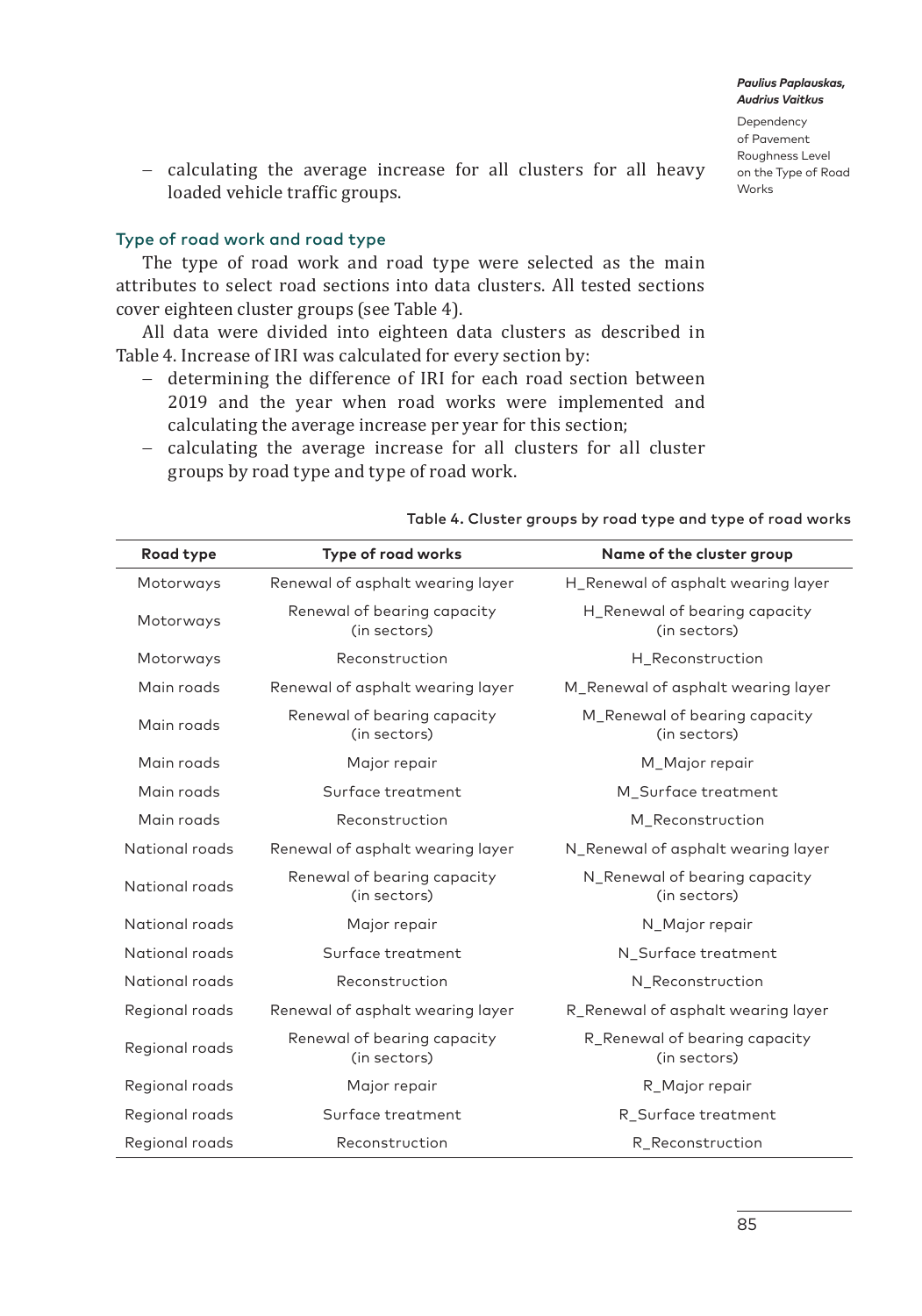THE BALTIC JOURNAL OF ROAD AND BRIDGE ENGINEERING **2022/17(1)**

## **5. Results for effect on road works**

The results for five different road work technologies and the effect they have had on road performance by decreasing the value of IRI are presented below.

### Renewal of the asphalt wearing layer

Before renewal of the asphalt wearing layer on the motorways, the average value of IRI before road works was 1.25 m/km. A reduction of IRI value by 0.52 m/km was achieved (see Figure 3). Thus, the average value of IRI after road works on the road the surface was 0.73 m/km during a simple repair of the asphalt pavement on the motorway roads.

Before renewal of the asphalt wearing layer on the roads with the status of the main road, the average value of IRI before road works was 2.49 m/km (see Figure 3). The reduction of 1.7 m/km was achieved and after the renewal of asphalt wearing layer the on main roads, the average achieved IRI value was 0.79 m/km.

Before renewal of the asphalt wearing layer on the roads with the status of the national road, the average value of IRI before road works was 4.4 m/km (see Figure 3). A reduction of IRI value by 2.96 m/km was achieved and after the renewal of the asphalt wearing layer on the national road network, the average achieved value of IRI was 1.44 m/km.

Before renewal of the asphalt wearing layer on the regional roads, the average value of IRI before road works was 3.65 m/km (see Figure 3). A reduction of IRI value by 1.95 m/km was achieved. Thus, after the renewal of the asphalt wearing layer on the district roads, the average achieved IRI value was 1.71 m/km.



**Figure 3.** Change in IRI after renewal of the asphalt wearing layer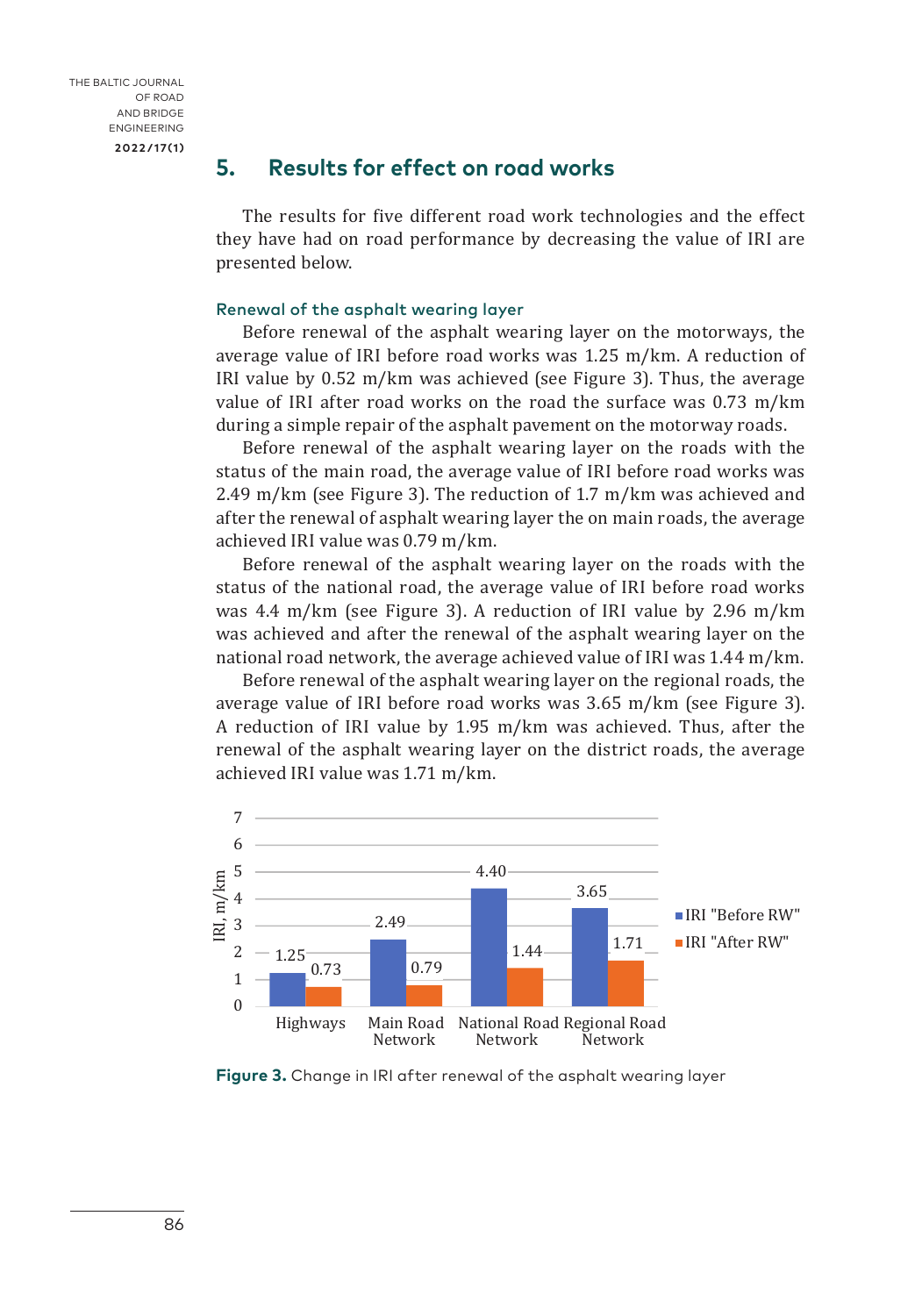Dependency of Pavement Roughness Level on the Type of Road Works

## Renewal of the bearing capacity (in sectors)

Before renewal of the bearing capacity (in sectors) on the motorway road network, the average value of IRI before road works was 1.76 m/km (see Figure 4). A reduction of IRI value by 1.02 m/km was achieved; the average achieved value of IRI after road works was 0.74 m/km after repairs aimed at renewal of the bearing capacity (in sectors) on the main roads with the status of a motorway.

Before renewal of the bearing capacity (in sectors) on the main roads, the average value of IRI before road works was 2.83 m/km (see Figure 4). A reduction of IRI value by 2.1 m/km was achieved. Thus, after the repair of the asphalt pavement and renewal of the bearing capacity (in sectors) on the main roads, the average achieved IRI value was 0.73 m/km.

When renewal of the bearing capacity (in sectors) on the national road network was initiated, the average value of IRI before road works van Herrich was minimized, the average value of the second worst weaken was achieved; the average achieved value of IRI after road works was  $1.08$  m/km. It was reached by implementing the type of works aimed at the renewal of the bearing capacity of asphalt (in sectors).  $\frac{1}{\text{t}}$ 



**Figure 4.** Change in IRI after renewal of the bearing capacity (in sectors)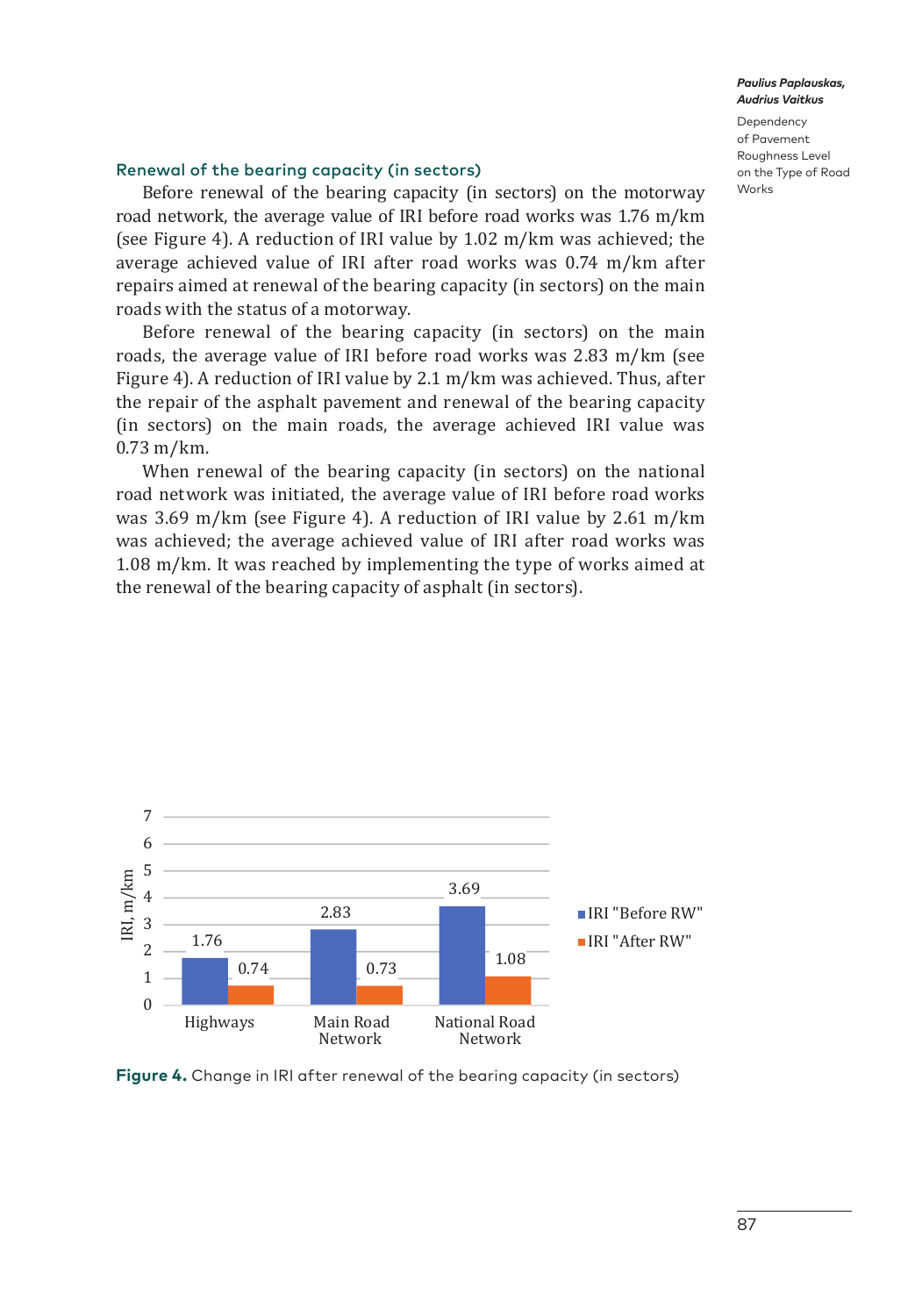THE BALTIC JOURNAL OF ROAD AND BRIDGE ENGINEERING **2022/17(1)**

#### Surface treatment

Before implementing the surface treatment technology on the main road network, the average value of IRI before road works was 2.7 m/km (see Figure 5). A reduction of IRI value by 1.84 m/km was achieved. After the repair on the main roads, the average achieved value of IRI was 0.86 m/km.

Before repairing the pavement surface on the national road network using the technology of surface treatment, the average value of IRI before road works was 3.74 m/km (see Figure 5). A reduction of IRI value by 2.34 m/km was achieved. Thus, by applying surface treatment on the regional road network, the average achieved value of IRI after road works was 1.4 m/km.

#### Major repair

Before conducting the major repair of the pavement on the motorway road network, the average value of IRI before repair works was 3.31 m/km (see Figure 6). A reduction of IRI value by 2.62 m/km was achieved. After the major repair of the asphalt pavement on the motorway road network, the average achieved value of IRI was 0.69 m/km.

Before applying major repair on the main road network, the average value of IRI before road works was 3.64 m/km (see Figure 6). A reduction of IRI value by 2.72 m/km was achieved. Applying major repair of the asphalt pavement on the main road network, the average achieved value of IRI after road works was 0.92 m/km.

Before applying major repair on the roads with the status of the national road, the average value of IRI was 5.83 m/km (see Figure 6) before road works. A reduction of IRI value by 4.36 m/km was achieved. Thus, after the major repair of the asphalt pavement on the national roads, the average IRI value was 1.47 m/km.

### Reconstruction

Before the reconstruction of the roads on the motorway road network, the average value of IRI before road works was 2.01 m/km (see Figure 7). A reduction of IRI value by 1.15 m/km was achieved. Thus, after the road reconstruction works on the motorway roads, the average value of IRI of 0.86 m/km was achieved.

Before applying road reconstruction on roads with the status of the main road, the average value of IRI was 3.09 m/km (see Figure 7) before road works. A reduction of IRI value by 2.17 m/km was achieved and after the road reconstruction works on the main road network, the average achieved value of IRI was 0.92 m/km.

Before road reconstruction on the national road network, the average value of IRI before road works was 4.35 m/km (see Figure 7).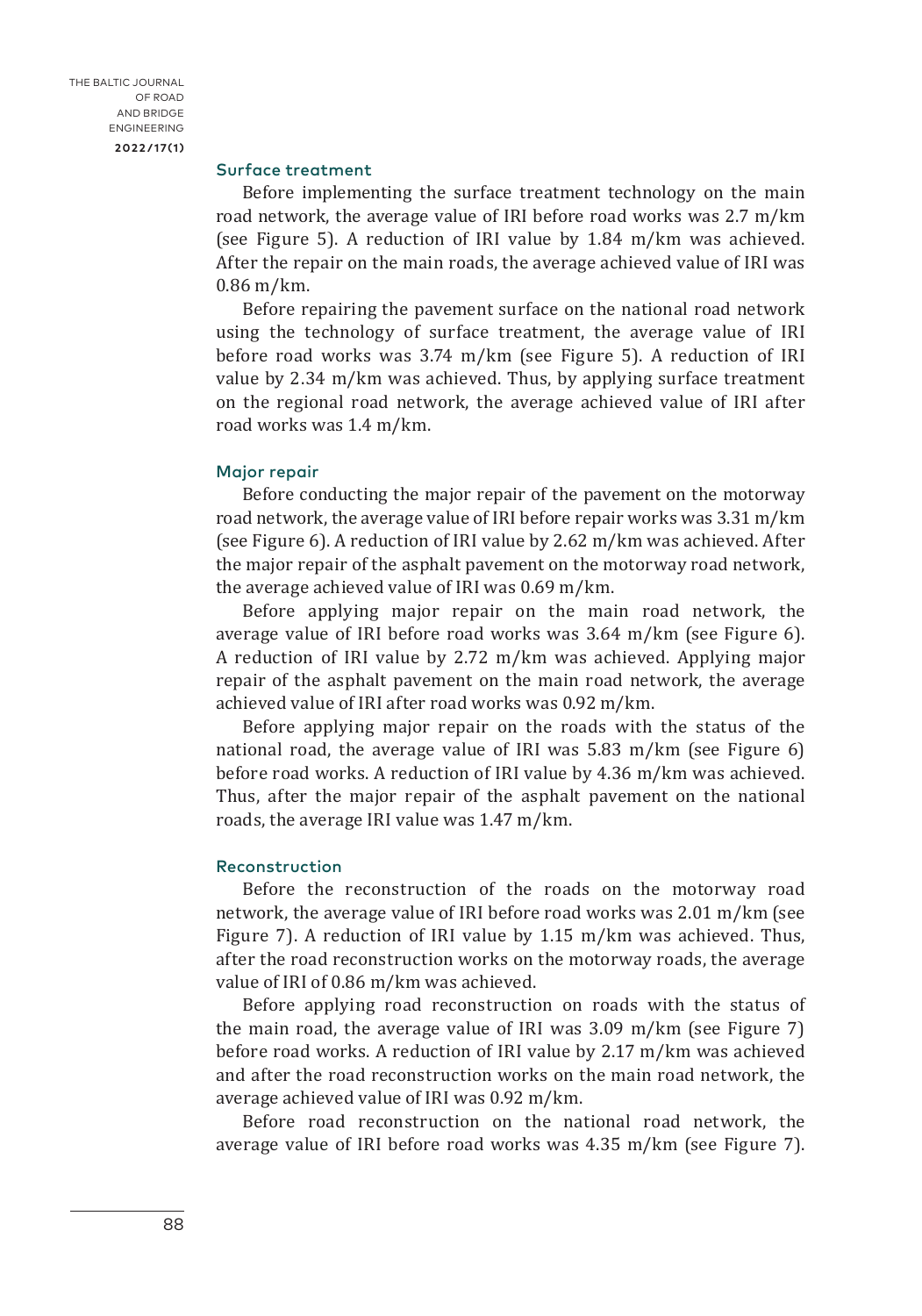

*Paulius Paplauskas, Audrius Vaitkus* Dependency

of Pavement Roughness Level on the Type of Road Works

**Figure 5.** Change in IRI after applying surface treatment



**Figure 6.** Change in IRI after major repair



**Figure 7.** Change in IRI after reconstruction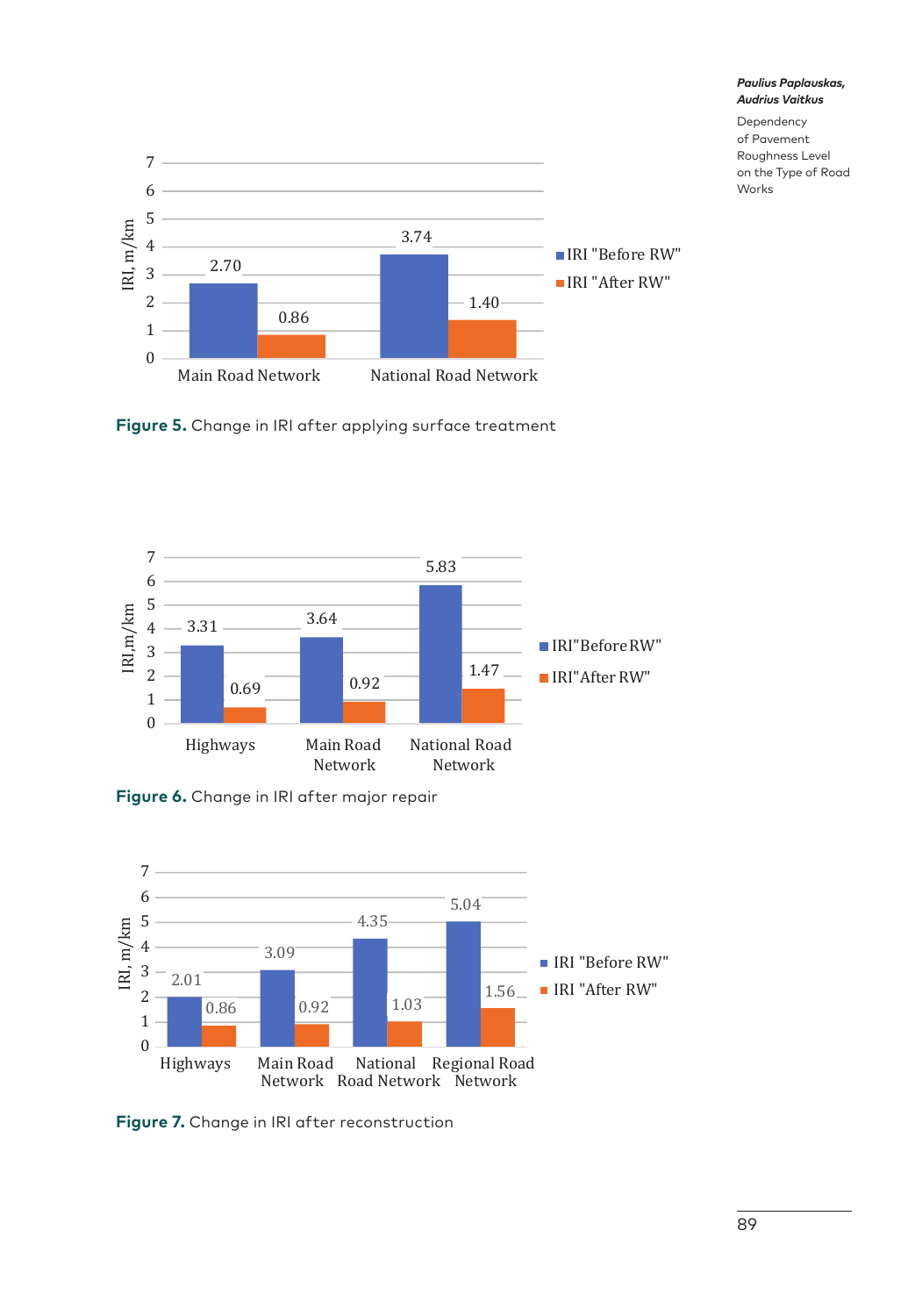A reduction of IRI value by 3.33 m/km was achieved. Thus, after the road reconstruction works on the national roads, the average achieved value of IRI was 1.03 m/km.

Before road reconstruction on the regional road network, the average value of IRI value by 5.04 m/km (see Figure 7) before road works. A reduction of IRI value by 3.47 m/km was achieved. Thus, after road reconstruction works on the regional roads, the average achieved value of IRI was 1.56 m/km.

## **6. Analysis of IRI increase after road works**

The results of the expected IRI increase after applying one out of five road works technologies are listed below.

### Road type

Results of analysis of IRI increase after road works are displayed in Table 5, the objects are clustered by road type.

| Road type                      | Subjects<br>per group, pcs | <b>IRI</b> value after<br>RW, m/km | IRI change per<br>year, m/km |
|--------------------------------|----------------------------|------------------------------------|------------------------------|
| Main roads<br>(only motorways) | 39                         | 0.8                                | 0.02                         |
| Main roads                     | 31                         | 0.82                               | 0.03                         |
| National roads                 | 72                         | 0.95                               | 0.05                         |
| Regional roads                 | 244                        | 1.54                               | 0.05                         |

Table 5. IRI values after road works by road type

As it may be seen from Table 5, the IRI values increase along with the decrease of road category. Irrespective of the technology used, it can be predicted that IRI will increase annually by 0.02 m/km on the motorways, by 0.03 m/km on the main roads, and by 0.05 m/km on the national and regional roads.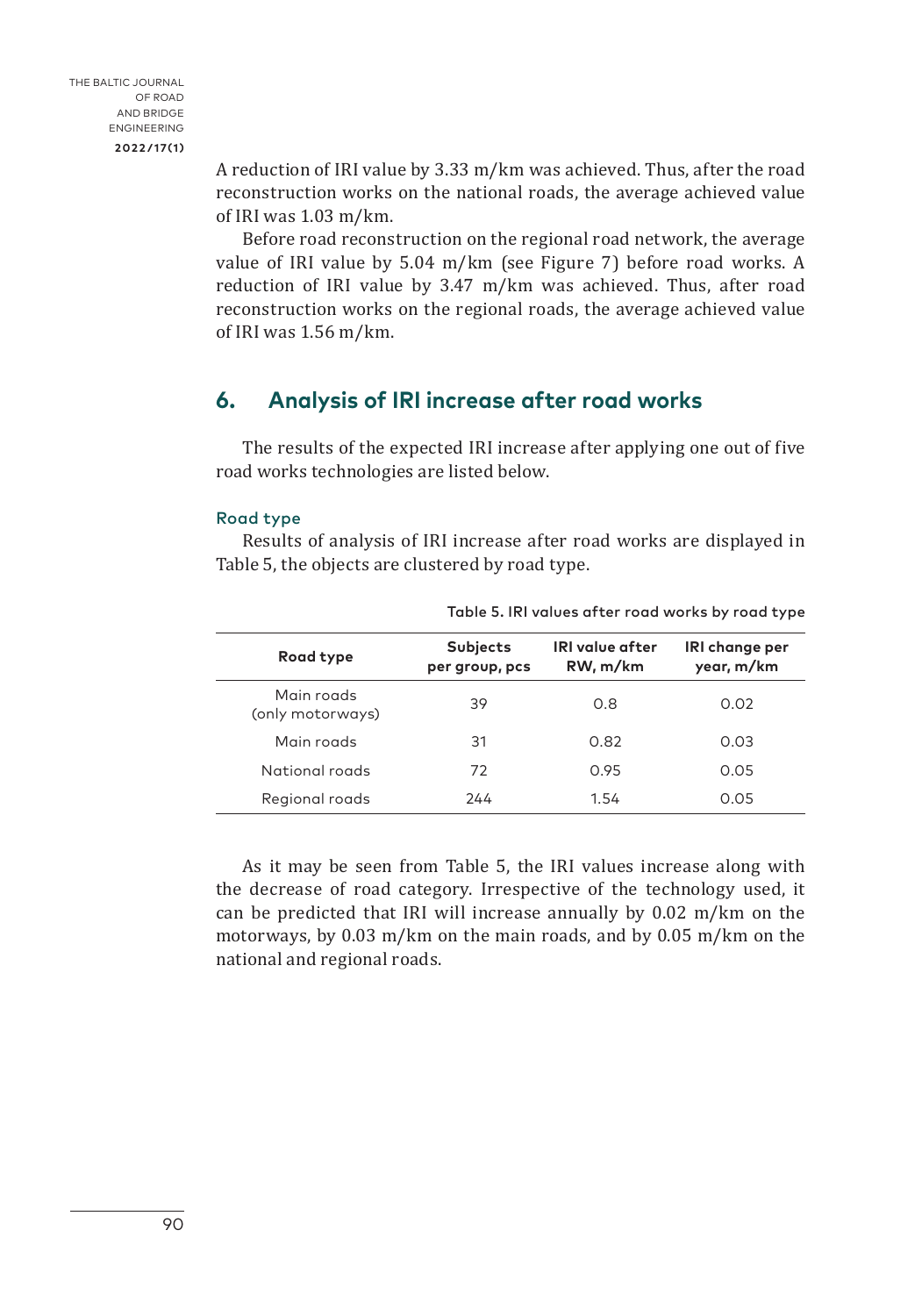Dependency of Pavement Roughness Level on the Type of Road Works

### Road construction class

Each object was assigned to a cluster according to its road construction class (RCC), which depends on the intensity of heavy traffic. The results obtained are shown in Table 6.

| <b>DK 0.1</b><br>90<br>1.66<br>0.05   |
|---------------------------------------|
|                                       |
| DK 0.3<br>122<br>1.49<br>0.06         |
| DK <sub>1</sub><br>52<br>1.21<br>0.06 |
| 39<br>0.97<br>0.03<br>DK <sub>2</sub> |
| 0.03<br>DK <sub>3</sub><br>21<br>0.86 |
| <b>DK10</b><br>21<br>0.81<br>0.03     |
| 0.79<br><b>DK32</b><br>0.02<br>38     |
| 3<br><b>DK100</b><br>0.74<br>0.02     |

Table 6. IRI values after road works by RCC

Table 6 presents the results for each road construction class separately. As it may be noticed, the values of IRI after road works decrease along with the increase of road construction class. Except the lowest road construction classes, all others show a declining increase in IRI over the year. On the roads of a weaker road construction class (DK  $0.1$  – DK 1), the annual increase in IRI ranges from 0.05 to 0.06 m/km, and on the roads of a higher road construction class (DK 2 – DK 100), the annual increase in IRI ranges from 0.03 to 0.02 m/km.

### Heavy loaded vehicle traffic

Each object during analysis was assigned to a cluster according to the prevailing heavy loaded vehicle annual average daily traffic in that section. The results obtained are presented in Table 7.

As it can be seen from Table 7, the results are ambiguous. On the national and regional roads, along with the increase of the heavy traffic group, IRI decreases after road works. However, on the motorways and main roads, IRI does not follow this trend after road works. The annual increase in IRI is also inconsistent with the increase in heavy traffic.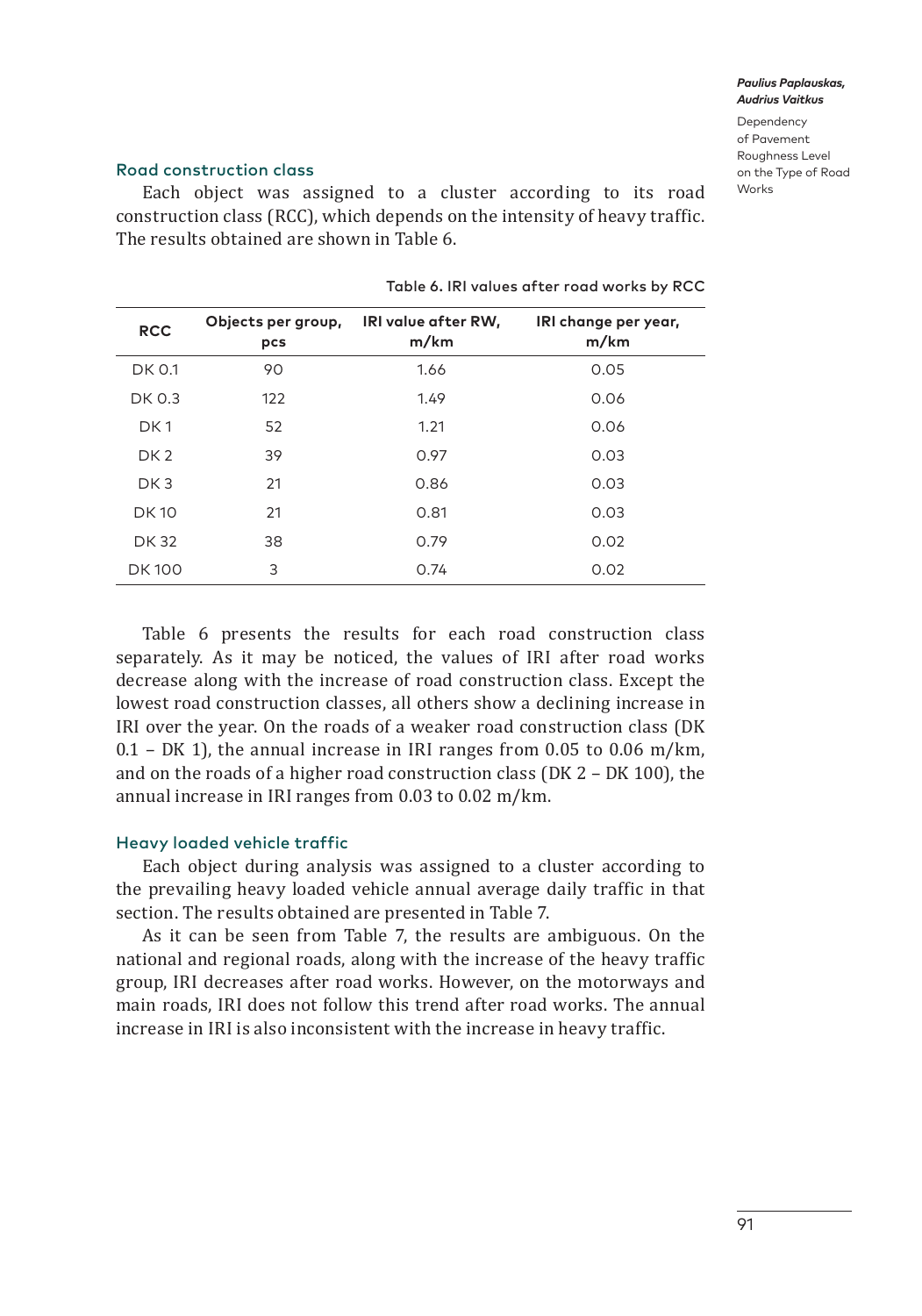| Cluster          | Road type      | <b>Heavy vehicle</b><br>group | Objects per<br>group, pcs | <b>IRI</b> value after<br>RW, m/km | IRI change per year,<br>m/km |
|------------------|----------------|-------------------------------|---------------------------|------------------------------------|------------------------------|
| HHV1             | Motorways      | V <sub>1</sub>                | 9                         | 0.68                               | 0.02                         |
| HHV <sub>2</sub> | Motorways      | V <sub>2</sub>                | 25                        | 0.85                               | 0.03                         |
| HHV3             | Motorways      | V3                            | 0                         | n/a                                | n/a                          |
| HHV4             | Motorways      | V <sub>4</sub>                | 5                         | 0.74                               | 0.03                         |
| MSV1             | Main roads     | V <sub>1</sub>                | 3                         | 1.02                               | 0.04                         |
| MHV <sub>2</sub> | Main roads     | V <sub>2</sub>                | 6                         | 0.76                               | 0.08                         |
| MSV3             | Main roads     | V3                            | 7                         | 1.01                               | 0.03                         |
| MHV4             | Main roads     | V <sub>4</sub>                | 6                         | 0.77                               | 0.03                         |
| MHV5             | Main roads     | V5                            | 9                         | 0.75                               | 0.02                         |
| NHV1             | National roads | V <sub>1</sub>                | 6                         | 1.31                               | 0.14                         |
| NHV <sub>2</sub> | National roads | V <sub>2</sub>                | 10                        | 1.21                               | 0.08                         |
| NHV3             | National roads | V <sub>3</sub>                | 5                         | 1.16                               | 0.12                         |
| NHV4             | National roads | V <sub>4</sub>                | 22                        | 1.06                               | 0.08                         |
| NHV <sub>5</sub> | National roads | V5                            | 29                        | 0.84                               | 0.04                         |
| RHV1             | Regional roads | V <sub>1</sub>                | 125                       | 1.67                               | 0.04                         |
| RHV <sub>2</sub> | Regional roads | V <sub>2</sub>                | 78                        | 1.47                               | 0.05                         |
| RHV3             | Regional roads | V3                            | 41                        | 1.43                               | 0.03                         |

Table 7. IRI values after road work by separate heavy loaded vehicle group

#### Type of road work and road type

Each object was assigned to a cluster according to the type of repair applied in that section. The results obtained are shown in Table 8.

Table 8 shows the results presented by forming clusters by road type and type of road works. It can be seen that the average achievable IRI after road works on the motorways is the lowest and continues to increase along with the change of road type.

Surface treatment on the main, national, and regional roads can be expected to reach 0.86, 1.39 and 2.61 m/km, respectively. On average, road roughness would increase by 0.05 m/km annually, but on the main roads, it would increase by 0.12 m/km, on the national roads it would increase by 0.05 m/km, and on the regional roads – by 0.04 m/km.

In case of renewal of the asphalt wearing layer on the motorways and main roads, IRI can reach up to 0.8 m/km after road works. During the renewal of the asphalt wearing layer on the national road network, the average value of IRI after road works was 1.44 m/km, and on the regional roads – 1.39 m/km. On average, road surface roughness would increase by 0.04 m/km annually, but on the motorways and main roads it would increase in smaller increments of 0.01 and 0.02 m/km, and on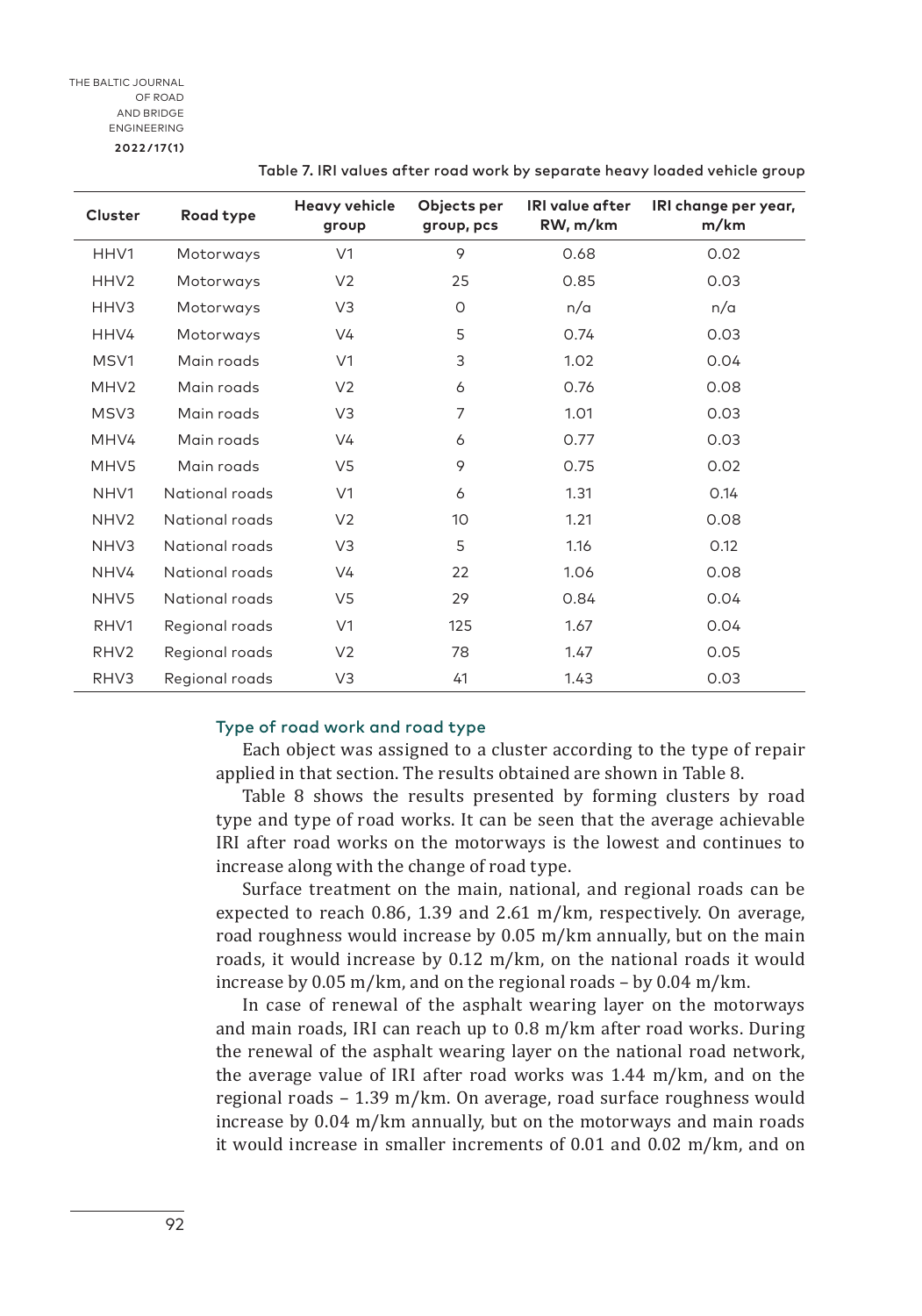Dependency of Pavement Roughness Level on the Type of Road Works

the national roads – by 0.06 m/km and regional roads – by 0.03 m/km annually (see Table 7).

IRI value of up to 0.9 m/km can be achieved (expected) after renewal of the bearing capacity (in sectors) on the motorways, main and national roads. IRI value of up to 1.38 m/km can be achieved after renewal of the bearing capacity (in sectors) on the regional roads. On average, road surface roughness would increase by 0.03 m/km annually on the motorways and main roads, and on the national and regional roads – by 0.04 m/km annually.

| Cluster                                       | Road type      | Type of road works                          | Objects<br>per group,<br>pcs | <b>IRI</b> value<br>after RW,<br>m/km | <b>IRI</b> change<br>per year,<br>m/km |
|-----------------------------------------------|----------------|---------------------------------------------|------------------------------|---------------------------------------|----------------------------------------|
| H_Renewal of asphalt<br>wearing layer         | Motorways      | Renewal of asphalt<br>wearing layer         | 1                            | 0.8                                   | 0.01                                   |
| H_Renewal of bearing<br>capacity (in sectors) | Motorways      | Renewal of bearing<br>capacity (in sectors) | 28                           | 0.73                                  | 0.03                                   |
| H Reconstruction                              | Motorways      | Reconstruction                              | 10                           | 0.74                                  | 0.01                                   |
| M_Renewal of asphalt<br>wearing layer         | Main roads     | Renewal of asphalt<br>wearing layer         | 1                            | 0.79                                  | 0.02                                   |
| M_Renewal of bearing<br>capacity (in sectors) | Main roads     | Renewal of bearing<br>capacity (in sectors) | 9                            | 0.71                                  | 0.03                                   |
| M_Major repair                                | Main roads     | Major repair                                | 4                            | 0.75                                  | 0.02                                   |
| M Surface treatment                           | Main roads     | Surface treatment                           | 1                            | 0.86                                  | 0.12                                   |
| M Reconstruction                              | Main roads     | Reconstruction                              | 16                           | 0.86                                  | 0.01                                   |
| N_Renewal of asphalt<br>wearing layer         | National roads | Renewal of asphalt<br>wearing layer         | 11                           | 1.44                                  | 0.06                                   |
| N_Renewal of bearing<br>capacity (in sectors) | National roads | Renewal of bearing<br>capacity (in sectors) | 17                           | 0.9                                   | 0.04                                   |
| N Major repair                                | National roads | Major repair                                | 22                           | 0.89                                  | 0.02                                   |
| N Surface treatment                           | National roads | Surface treatment                           | $\overline{7}$               | 1.39                                  | 0.05                                   |
| N Reconstruction                              | National roads | Reconstruction                              | 15                           | 0.87                                  | 0.04                                   |
| R Renewal of asphalt<br>wearing layer         | Regional roads | Renewal of asphalt<br>wearing layer         | 12                           | 1.39                                  | 0.03                                   |
| R_Renewal of bearing<br>capacity (in sectors) | Regional roads | Renewal of bearing<br>capacity (in sectors) | 13                           | 1.38                                  | 0.04                                   |
| R_Major repair                                | Regional roads | Major repair                                | 33                           | 1.47                                  | 0.04                                   |
| R_Surface treatment                           | Regional roads | Surface treatment                           | 6                            | 2.61                                  | 0.04                                   |
| R_Reconstruction                              | Regional roads | Reconstruction                              | 180                          | 1.55                                  | 0.03                                   |

Table 8. IRI values after road works by the type of road works and road type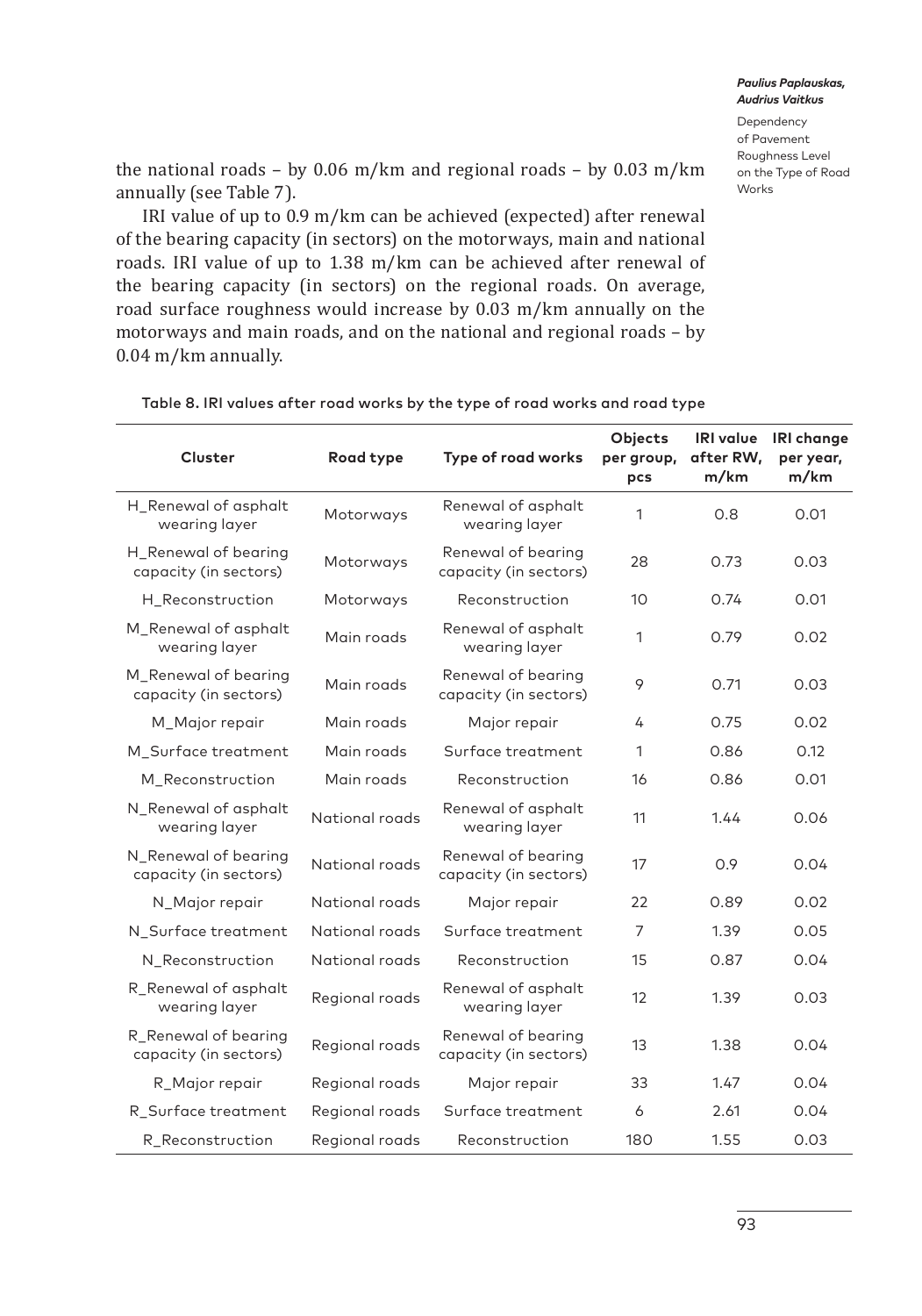After major repairs on the motorways and main roads, IRI was less than 0.9 m/km, and on the regional roads it can reach 1.47 m/km after the major repair. Unfortunately, at the time of the analysis, not a single road belonging to the class of motorways had been repaired by applying the major repair. On average, road roughness would increase by 0.03 m/km annually, but on the main and national roads it would increase by 0.02 m/km, and on the regional roads – by 0.04 m/km.

In case of road reconstruction on the motorways, main and national roads, IRI after road works does not reach 0.9 m/km. On the regional roads, IRI reaches 1.55 m/km after road reconstruction. On average, road roughness would increase by 0.03 m/km per year, but on the motorways and main roads it would increase in smaller increments of 0.01 m/km, and on the national and regional roads – by 0.04 and 0.03 m/km per year, respectively.

## **Conclusions**

- 1. The analysis has shown that more complex repairs (major repair and reconstruction) have a greater effect increasing the roughness of the road pavement, thus decreasing IRI value. These repair methods also allow ensuring the highest pavement roughness.
- 2. IRI survey data before and after road works (which took place between 2008 and 2016) have been compared. It has been determined that the average values obtained are significantly lower than those required by the normative documents. On the motorways, national and regional roads, the threshold IRI values are respectively 1.0, 2.0 and 3.0 m/km for newly built roads or roads after road works where at least top (surface) layer was treated. IRI reduced in the range from 0.52 m/km (before RW – 1.25 m/km and after  $RW - 0.73$  m/km) to 2.9 m/km (before RW - 4.40 m/km and after RW – 1.44 m/km) implementing renewal of the asphalt wearing layer. IRI reduced in the range from 1.02 m/km (before RW – 1.76 m/km and after RW – 0.74 m/km) to 2.61 m/km (before RW – 3.69 m/km and after RW – 1.08 m/km) by applying surface reinforcement. IRI reduced in the range from 1.84 m/km (before RW – 2.70 m/km and after – 0.86 m/km) to 2.34 m/km (before RW – 3.74 m/km and after RW – 1.40 m/km) by applying surface treatment. IRI reduced in the range from 2.62 m/km (before RW – 3.31 m/km and after RW – 0.69 m/km) to 4.36 m/km (before RW  $-$  5.83 m/km and after RW  $-$ 1.47 m/km) by applying major repair. Finally, IRI reduced in the range from 1.15 m/km (before RW – 2.01 m/km and after RW – 0.86 m/km)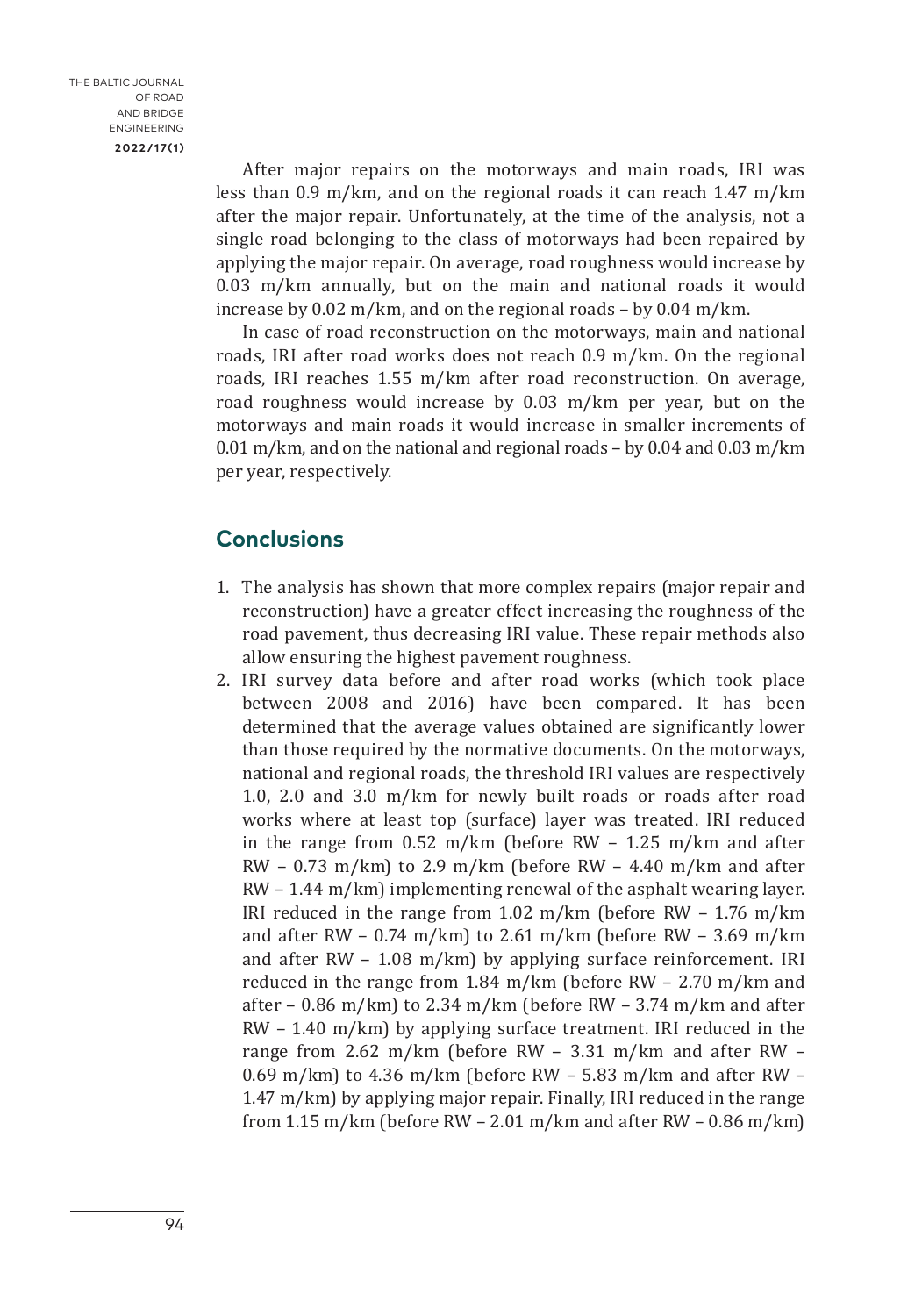Dependency of Pavement Roughness Level on the Type of Road **Works** 

to 3.47 m/km (before RW – 5.04 m/km and after RW – 1.56 m/km) implementing reconstruction.

- 3. The analysis of the difference between two data sets the survey after road works and the survey carried out in 2019 – shows that roughness decreases by IRI 0.02 m/km annually on the roads with the status of the motorway, by 0.03 m/km on the main roads and by 0.05 m/km on the national and regional roads after performed road work. It can be stated that design and repair method requirements are more strict for high-class pavement structures, or it may be inferred that the quality of construction works is not so high on the regional roads. This conclusion does not include a detailed analysis of the shape of the roughness (IRI) deterioration curve and is intended to provide only a general picture of the impact of the applied road works on separate road types.
- 4. It can be stated that the value of roughness is better after repair work on the roads of higher road class. A more pronounced effect is achieved on the roads of higher significance: 0.8 m/km on the motorways and expressways, 0.82 m/km on the main roads, 0.95 m/ km on the national roads, and 1.54 m/km on the roads of regional significance. After the repair, the rate of deterioration of IRI was found to be higher on the roads of lower significance.
- 5. After analyzing the data, it has been proposed to apply the obtained research results from Table 8 in the Lithuanian pavement management system by using the established values of IRI after road works and applied repair scenarios, taking into account the type of road and the applied repair technology in the decision trees. For motorways IRI after road works can be set in the range from 0.73 to 0.8 m/km depending on the selected type of road works; for the main roads IRI after road works can be set from 0.71 to 0.86 m/km depending on the selected type of road works, and for the regional roads IRI after road works can be set from 1.38 to 2.61 m/km depending on the type of the selected road work.

## **REFERENCES**

- Abdelaziz, N., Abd El-Hakim, R. T., El-Badawy, S. M., & Afify, H. A. (2020). International Roughness Index prediction model for flexible pavements. *International Journal of Pavement Engineering*, *21*(1), 88–99. <https://doi.org/10.1080/10298436.2018.1441414>
- Beckley, M. E. (2016). Pavement deterioration modeling using historical roughness data [Master of Science Thesis, Arizona State University]. https://www.proquest.com/openview/5d507e84e6bc0c544cf0dc84171a46 5f/1?pq-origsite=gscholar&cbl=18750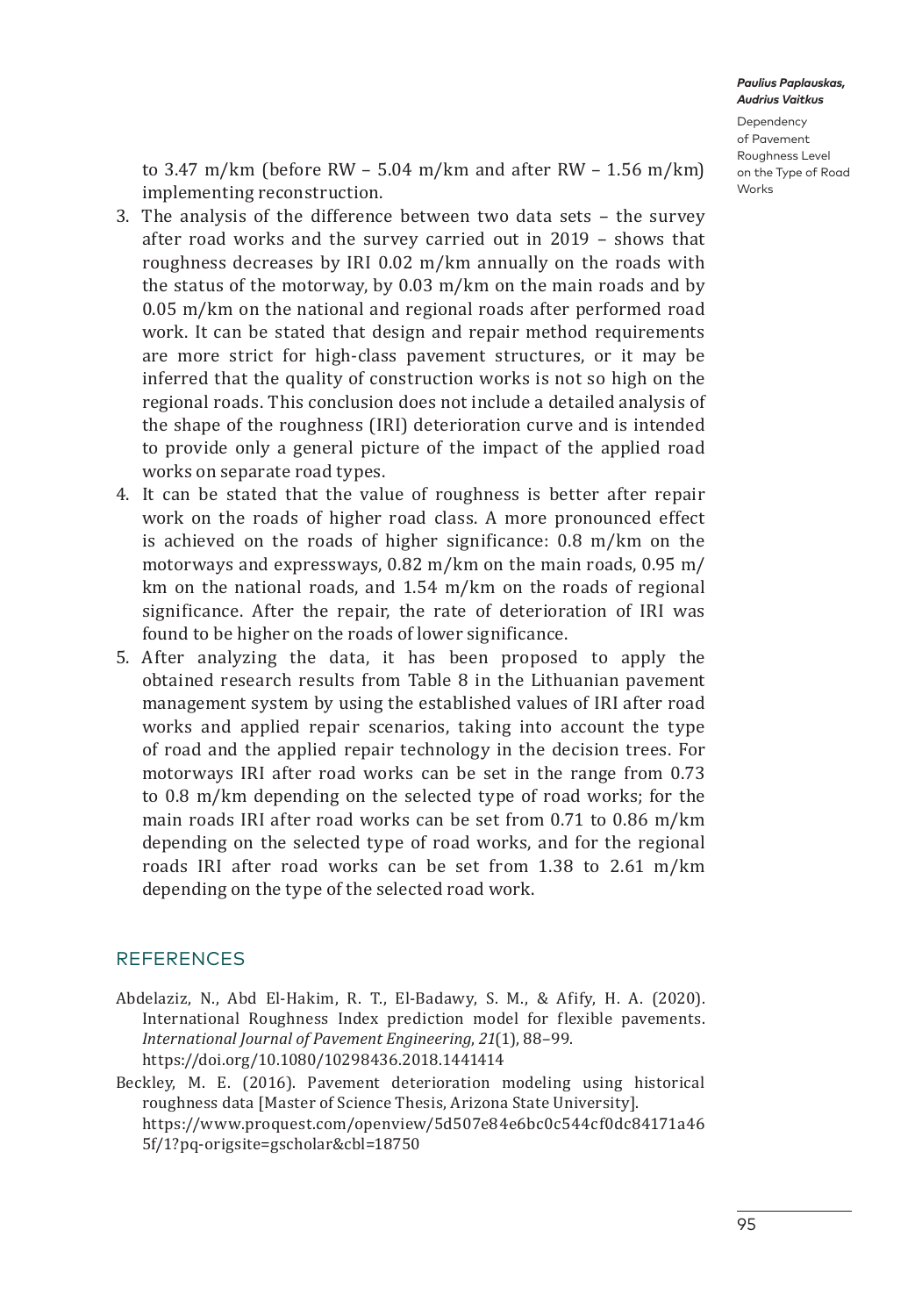Chen, D., Hildreth, J., Fang, X., Ogunro, V. O., & Laville, C. (2014). *Development of IRI limits and targets for network management and construction approval purposes* (Report No. RP 2013-02). North Carolina Department of Transportation.

https://connect.ncdot.gov/projects/research/RNAProjDocs/2013-02Final-Report.pdf

- Chen, L., & Bai, Q. (2019). Optimization in decision making in infrastructure asset management: A review. *Applied Sciences*, *9*(7), Article 1380. <https://doi.org/10.3390/app9071380>
- de Lurdes Antunes, M., Marecos, V., Neves, J., & Morgado, J. (2016). Decision to paving solutions in road infrastructures based on life-cycle assessment. *Baltic Journal of Road and Bridge Engineering*, *11*(1), 43–52. <https://doi.org/10.3846/bjrbe.2016.05>
- Edeskär, T., Perez, V., Ullberg, J., & Ekdal, P. (2017). Longitude profiling as a tool for evaluation of frost actions active pavement section. *Proceedings of the 10th International Conference on the Bearing Capacity of Roads, Railways and Airfields, BCRRA 2017*, 2095–2102. <https://doi.org/10.1201/9781315100333-277>
- EU. (1999). *Paris, performance analysis of road infrastructure*. European Commission, DG Transport. https://www.europeansources.info/record/paris-performance-analysisof-road-infrastructure/
- Georgiou, P., Plati, C., & Loizos, A. (2018). Soft computing models to predict pavement roughness: A comparative study. *Advances in Civil Engineering*, *2018*, Article 5939806. <https://doi.org/10.1155/2018/5939806>
- Gong, H., Dong, Q., Huang, B., & Jia, X. (2016). Effectiveness analyses of flexible pavement preventive maintenance treatments with LTPP SPS-3 experiment data. *Journal of Transportation Engineering*, *142*(2), 04015045.
- Lietuvos automobilių kelių direkcija (LAKD). (2018). *Automobilių kelių dangos konstrukcijos asfalto sluoksnių įrengimo taisyklės ĮT asfaltas 08*.
- Lietuvos automobilių kelių direkcija (LAKD). (2019). *Automobilių kelių standartizuotų dangų konstrukcijų projektavimo taisyklės KPT SDK 19*.
- Lietuvos automobilių kelių direkcija (LAKD). (2020a). *2019 metų veiklos ataskaita*.
- Lietuvos automobilių kelių direkcija (LAKD). (2020b). *Rekonstruotinų IR kapitaliai remontuotinų valstybinės reikšmės keliųruožų vertinimo irprioritetinės eilės sudarymo metodika*.
- Lietuvos Respublikos aplinkos ministerija. (2008). *Kelių techninis reglamentas "Automobilių keliai"* (KTR 1.01).
- Mathew, A. T., Pawar P. R., & Saraf, M. R. (2018). IRI (International Roughness Index): An indicator of vehicle response. *Materials Today: Proceedings*, *5*(5/2), 11738–11750. <https://doi.org/10.1016/j.matpr.2018.02.143>
- Psalmen Hasibuan, R., & Sejahtera Surbakti, M. (2019). Study of pavement condition index (PCI) relationship with international roughness index (IRI) on flexible pavement. *MATEC Web of Conferences*, *258*, Article 03019. <https://doi.org/10.1051/matecconf/201925803019>
- Robbins, M. M., & Tran, N. H. (2016). A synthesis report: value of pavement smoothness and ride quality to roadway users and the impact of pavement